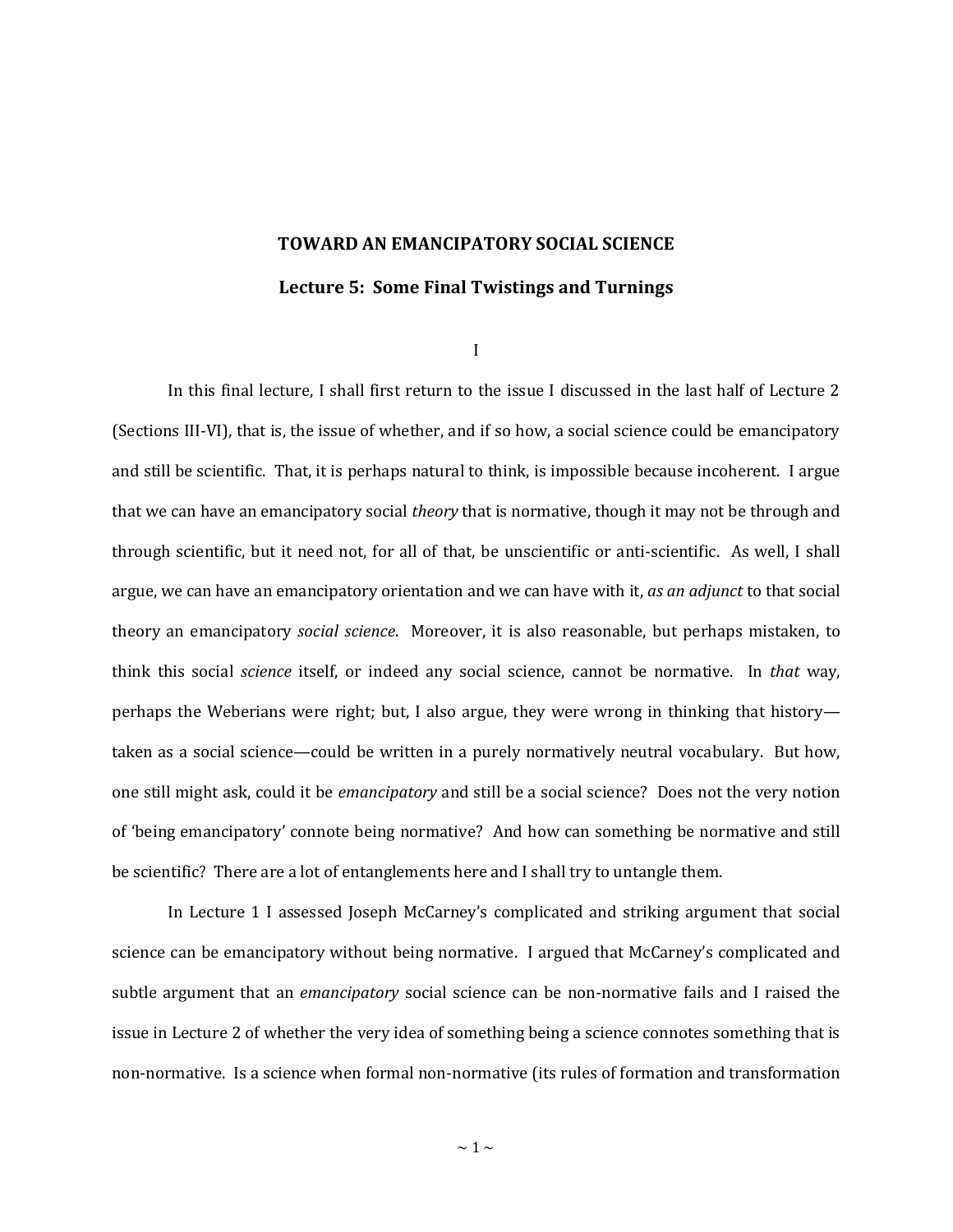apart)? And when non-formal, is it not simply empirical (its rules of procedure apart) and thus non-normative? Or is this 'thus' suspect? It is empirical, at least, in the wide way Quine stressed that a science must be, i.e., empirically at least weakly verifiable. Without that you would have mere speculation without scientificity. This would turn history into a provider of 'just so' stories. So how then can we—or can we?—have an emancipatory social science, something that has scientificity and is still emancipatory?

History is not, and could not become, a *natural* science. Isaiah Berlin well argued that (Berlin 1980, 103-42). (It is even very strange that it would be thought, particularly by someone as perceptive as Berlin, that that would need to be argued.) But it is now typically claimed to be, a *social* science, as much as is sociology, social and cultural anthropology, and social geography. History needs to make accurate descriptions of past matters, often—indeed almost always interpretive descriptions. But in doing that, it often, and typically quite unavoidably, uses thick descriptions, descriptions utilizing thick concepts that have both a descriptive and normative component, but components that cannot be untangled (Putnam 2002). This would seem to make history unavoidably a 'normative science', or at least a normative discipline, after all. To say, for example, that 'blacks were oppressed under apartheid' need not be to say that *that* oppression was, everything considered, always wrong—though for morally speaking right thinking people (to make a moral remark myself), the oppression of blacks under apartheid is rightly taken to be so. But someone who thought that oppression was wrong need not think that *that* oppression, everything considered, was wrong while still believing that oppression itself (any oppression) was always *prima facie* wrong. She might also believe—though I think she shouldn't—that anyone who wished to be scientific over that matter should confine themselves to remarking that though most people in our societies think oppression is *prima facie* wrong—indeed in that way evil—that not all people think that the oppression of blacks under apartheid was wrong, everything considered. They might think—wrongly I, of course, believe—that though oppression of blacks is wrong *prima facie* it was a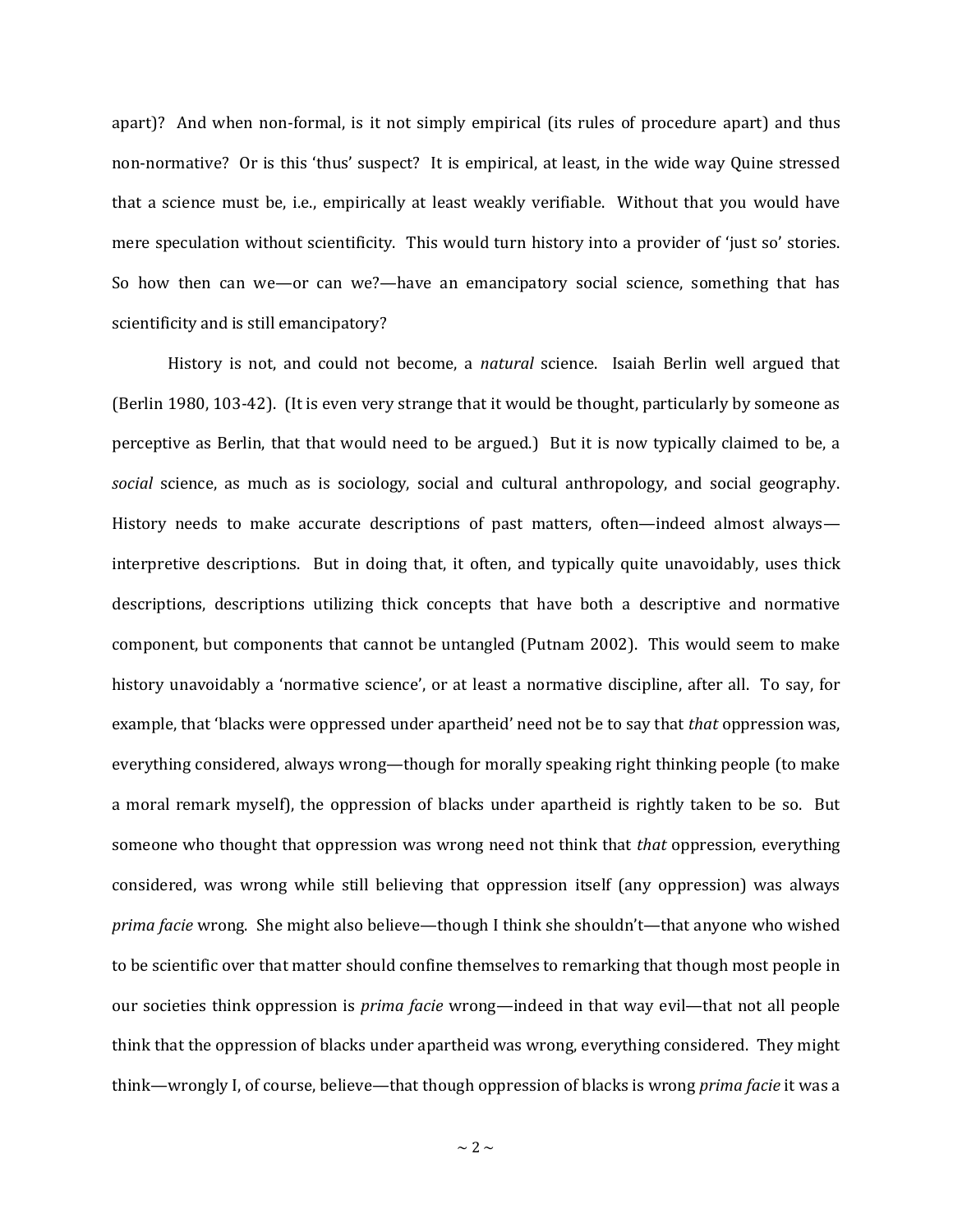necessary evil to keep South Africa well ordered, to make the society still less evil than that society already was. Without that, many believed there would have been chaos, mayhem and barbarism. Still, looking at the matter purely scientifically, in saying 'Under apartheid blacks were oppressed' a person might not necessarily be either condemning or condoning *that* oppression but merely reporting it, making a description—true or false—of what most white people as well as *some* nonwhite people, or at least many white people, in that particular society believe.

*Description*, even 'interpretative description', is one thing; *endorsement* or *condemnation* is another. But still sticking with a purely scientific view, we could recognize that the very word 'oppression' normally has a negative force. That is a fact about the use of English. To not recognize that would be to fail to recognize how the language-game is played. With a reasonable understanding of English, a person would understand that 'oppression' has such a negative force. But that itself cuts no moral or otherwise normative ice one way or another. 'Oppression' itself in most contexts has a negative normative force and oppression is *prima facie* wrong. But that does not tell us which oppression or even that any oppression is to be condemned or not condemned, full stop. Not much of normative import can be done with meta-ethics. *Perhaps* properly done it is normatively neutral.

That notwithstanding, we still should recognize that 'oppression' could be used *in some contexts* by some users, say scientific ones, without that negative force, though to properly understand 'oppression' we would have to know that it normally has that negative force. But where it is not so used, we would, to properly understand what is going on, still need to understand that normally 'oppression' has such a negative force. But where a scientist uses 'oppression' purely scientifically, such as to say, truly or falsely, 'In Bahrain there is more oppression than in Saudi Arabia', she as a historian is reporting, interpreting and perhaps potentially explaining the activities and practices, including the moral beliefs and practices, of a certain people at a certain time and place. She need not be speaking in a normative mode. In doing so, she is, that is, neither endorsing

 $\sim$  3  $\sim$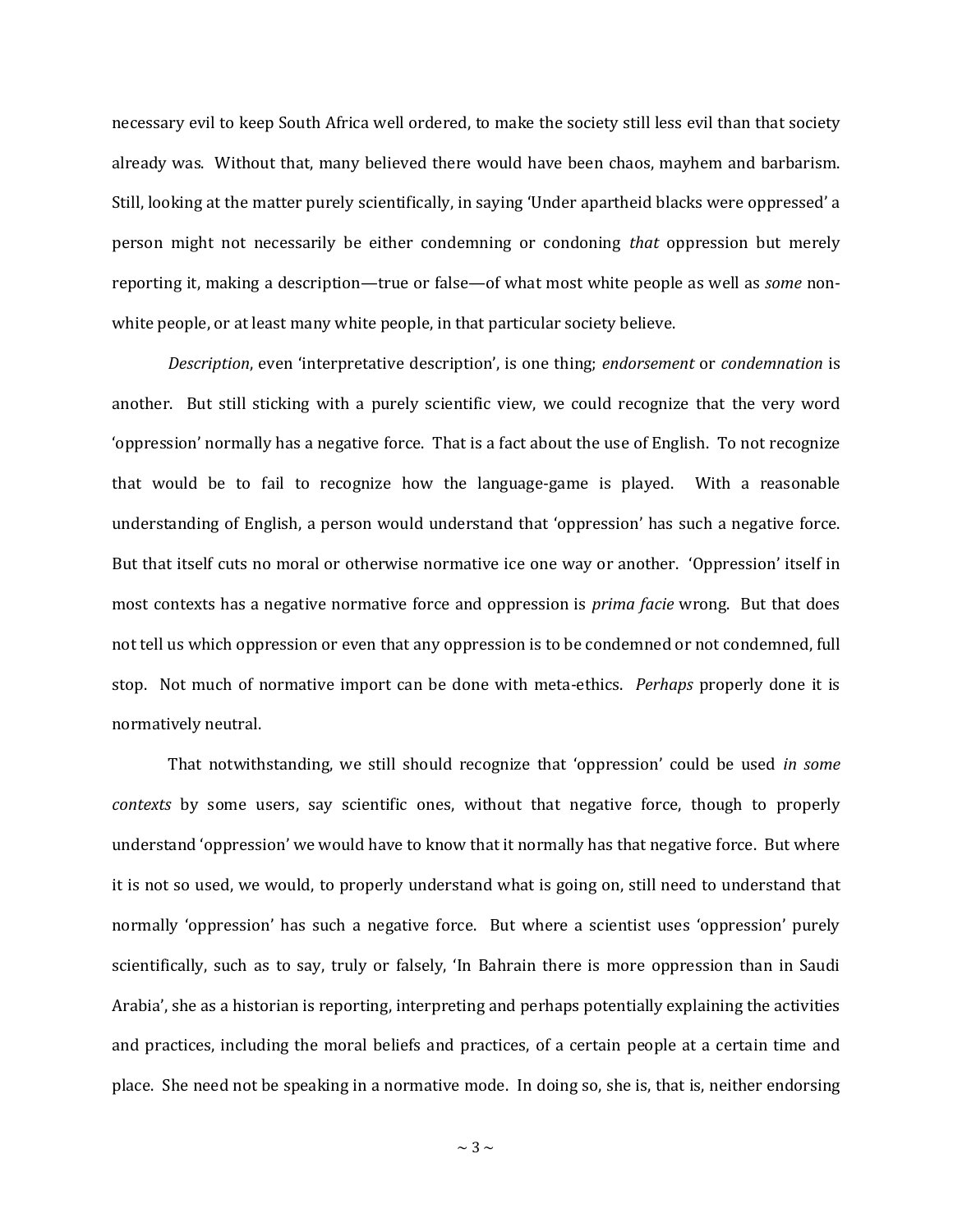nor not endorsing those beliefs or practices—or at least she need not be. And where she is, she is doing something that is going beyond science—perhaps, better said, just being non-scientific. (I didn't say she is being unscientific.) She must restrict herself, however, as a historian to being purely scientific. That is, or so it is natural to say, what being scientific requires of her. *Qua* social scientist she is not, as Eric Hobsbawm might remark, in the *judgment business* (Hobsbawm 1995). But *au contraire*, or so it can be contended and as Hobsbawm's practice bears out, as a historian she should not limit herself to a purely descriptive, interpretive and explanatory account (Hobsbawm 1999; 2008). An historian as well seeks to decipher some parts of the world and in doing so uses thick descriptions and this is an activity that is unavoidably both normative and factual in an inextricable mix. To describe the Afrikaner belief system and practices accurately during apartheid (think of the *Bruderbund*, for example) one would have to say blacks and other non-white populations, though in varying degrees, were oppressed. Speaking as an historian she need not condemn it nor condone it, but speaking scientifically—could she be condemning or condoning it? Or would she be going beyond her vocation as a scientist? Moreover, while most post-apartheid white South Africans think that black South Africans were oppressed under apartheid, they (where they understand English) recognize that 'oppression' normally has a negative force. (Things do not go differently in Afrikaans.) Some of them also thought that during the time of apartheid in South Africa. However, many whites nevertheless thought then that apartheid was, all things considered, justified. In some cases, Afrikaners (and some others as well) didn't even think much about oppression or perhaps even think that blacks were oppressed. They didn't think much about such matters, as most people do not think about such matters in their societies. How many reasonably well-heeled people, for example, in the United States lose sleep thinking about how many people in their society have no health care or typically go to bed hungry or have lost their homes? People usually go along with doing the thing done in their societies. Think of Nazi Germany. Think also of the United States, Canada, Israel and Iran now. (I am not suggesting by this that they are as bad as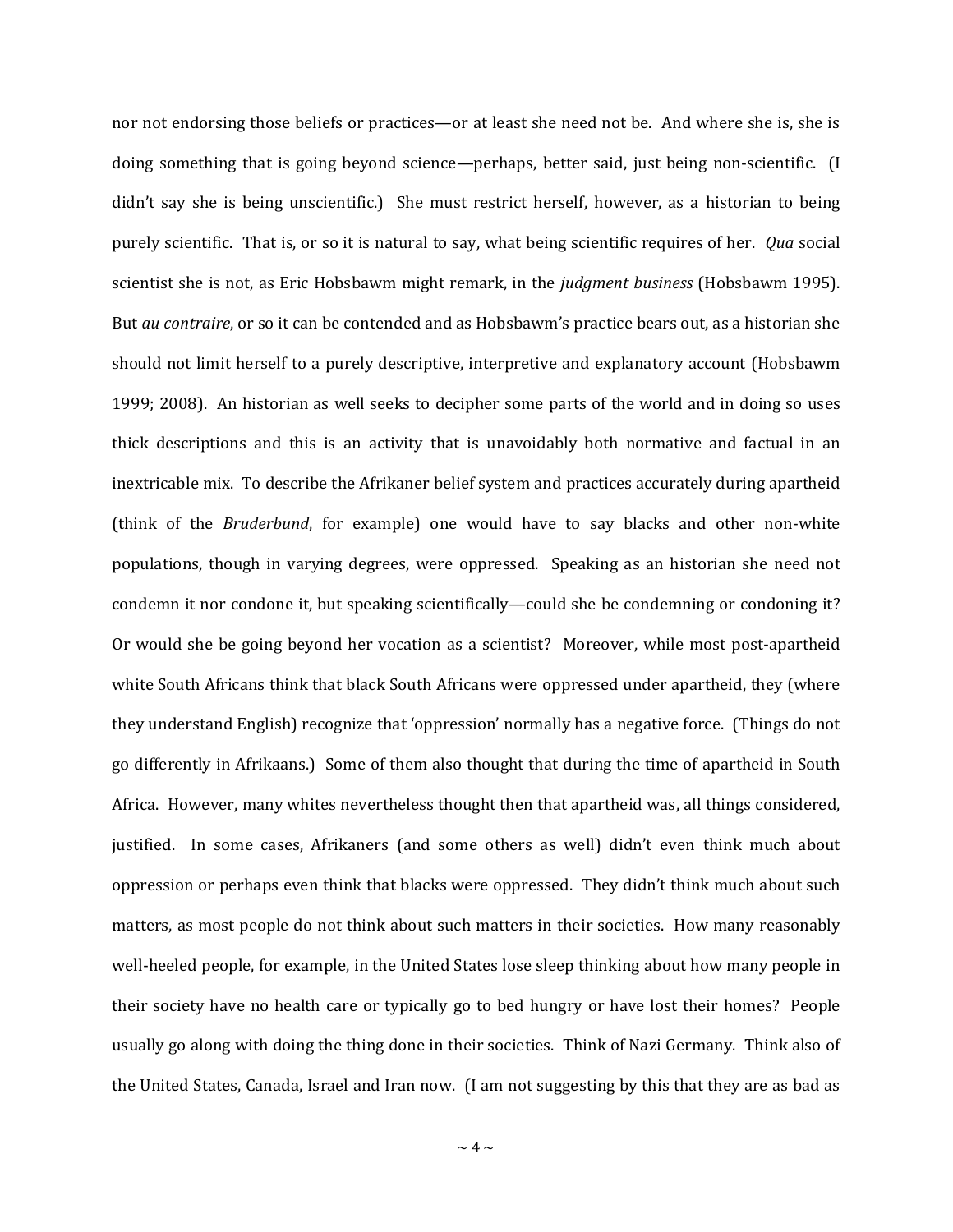were the Nazis.) But over issues, *if* seriously considered, well-heeled people in many socities where things go badly are in denial and suffer gross self-deception. In the South African case, blacks were plainly oppressed and by an Afrikaner regime (though many English-speaking South Africans thought, even when they didn't say, 'Thank God for that regime!'). A historian will describe these things and explain those beliefs. Her central aim is in understanding. In all these cases they will have an understanding that 'oppression' has a negative normative use, but also that it has descriptive use and that here we have, as I have remarked, an unscrambled, and indeed an unscrambleable, entanglement of the descriptive and the normative. There is something here that often over time leads to a conflictual situation.

It is in some respects like someone who says that war is evil. She could go on consistently to say that war is still sometimes justified as the lesser evil. Evil is always wrong (indeed, that, in Wittgenstein's wide sense, is a grammatical remark). Still, she could also think and say that *sometimes* war is the lesser evil. Where this is so and where there is no avoidance of it without doing or allowing something still worse, then we should do the lesser evil. One, for example, should in those circumstances go to war knowing that it is evil but also knowing that in that situation it is the lesser evil. Most of us who fought on the Allied side during World War II thought that war was justified, though many did not then think that about World War I and not a few thought that some momentous things that were done during the Second World War (for example, the atomic bombing of Hiroshima and Nagasaki or the bombing of Dresden) were plainly not justified. Indeed, some think, as I do, that they were criminal. Knowing that in war, however, one acts or does not act, one does some evil. The thing in that situation is to try to ascertain the lesser evil. This, of course, is not usually easy. And if by abstaining one would make the situation even worse than it otherwise would be, then, morally speaking, one must do the lesser evil. (I should add that one does not have to be a utilitarian to think that.)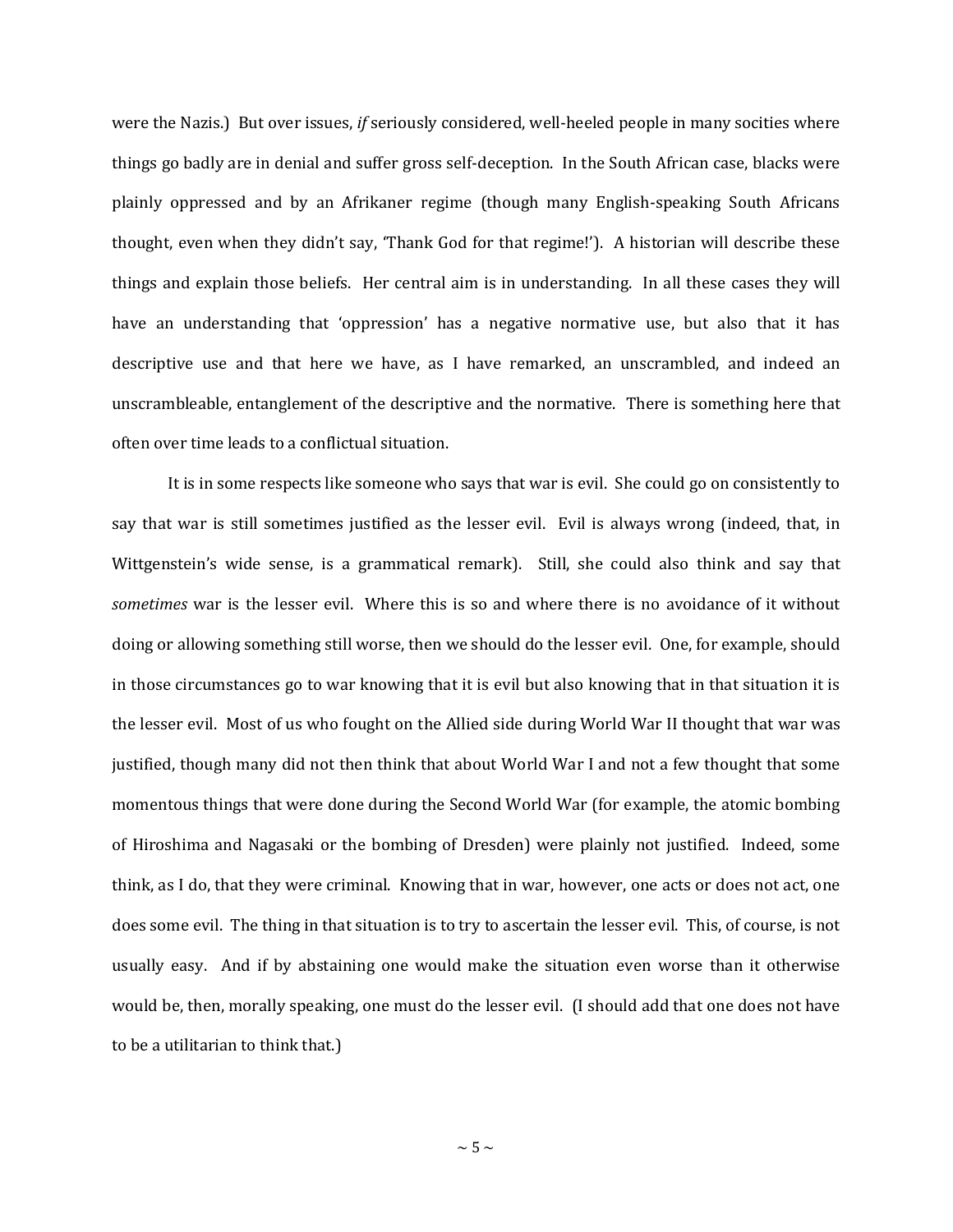Historians, as all social scientists, use terms that are normatively freighted—terms that often have an inextricably entangled normative and descriptive use. As Hilary Putnam puts it, there is in our discourses a pervasive entanglement of fact and value (Putnam 2002). Nonetheless, I am *tempted* to argue that we cannot while remaining scientific use these thick descriptions to *endorse or dismiss or condemn*, though historians can and do use them to describe, interpret and explain. Science, I am inclined to say, to be genuinely scientific, must be normatively neutral. It can't be in the *judgment* business. But in many contexts it cannot be an even nearly adequate social science if it restricts itself to a normatively neutral vocabulary. Still, as I have said, endorsing or commending is one thing; reporting, interpreting, describing or explaining is another, though *sometimes* to describe in a certain tone of voice is also to endorse or condemn. Perhaps sometimes the very use of thick concepts without scare quotes just is to some degree to endorse or condemn or to in some other way evaluate. But describing with such a vocabulary one need not have such a tone of voice. To understand *sometimes* is to forgive, but it is not, and should not, always be so (Nielsen 2006, 175-98). And, where we are acting in a purely scientific manner, it cannot be so. Such reporting cannot be an activity of forgiving anymore than it can be an act of endorsing or commending or condemning. Yet things here remain to some degree problematic.

## II

There are more twisting and turnings. When we think about science, at least when the scientific engine is idling, what we have said above *seems* to be what we should say. But often historians, even very good ones, seem, at least, not to be so proceeding—not to be making such assumptions. They seem *not* to be giving themselves such strict rules of conduct (Hobsbawm 1995; 2008). My account here, and a lot of such philosophical accounts, may be accused, perhaps fairly, of being artificial and useless scholastic constructions. Historical practice, even the very best historical practice, seems, at least, not to conform to it.

 $\sim 6 \sim$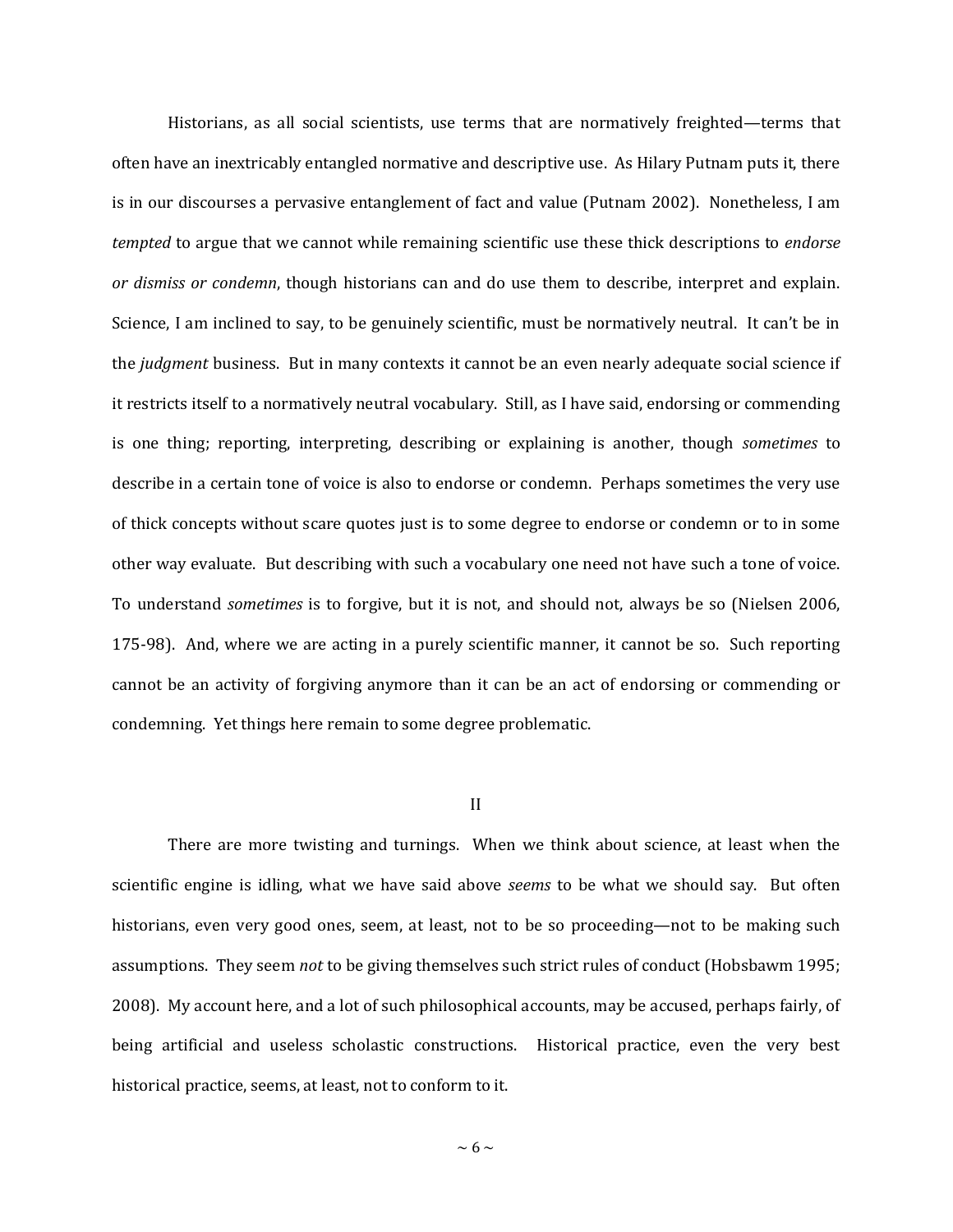Historians describe, give figures, talk about individuals, societies, trends, cite statistics, make interpretations, make generalizations, and try to decipher historical events. But they also make assessments of—judgments on—peoples' and societies' actions, for example, the reasonableness of government strategies, the plausibility or reasonableness of their war or economic strategies or even sometimes of the justifiability of their going to war and the like. They sometimes make damning assessments—including moral assessments—of whole worldviews, e.g., Eric Hobsbawm on Nazi worldviews. In fine, they make all kinds of moral and otherwise normative endorsements or critiques of historical events along with their describing them, interpreting them, explaining them, deciphering them well or otherwise (Hobsbawm 2008). Of course, they also ask more limited causal questions, too. For example, why didn't the Nazis attempt to make peace after their defeat at Stalingrad? Their generals must have known the game was up. Why did the apartheid regime make the transitional arrangements they did with the ANC at just the time and in the way they did? What were the long term consequences of the decisions they and the ANC made together and how well did it serve black liberation? (Notice that we have here something both plainly morally normative and descriptive. Must we say there was no scientific component here?) Was slavery coming to a rapid end in the United States and would it have done so as rapidly (or even nearly so) without the Civil War? Why at a later time did six million Afro-Americans move from the South to the North? Wasn't this very much like an immigration? Was the war economy in the United States in World War II essential to taking it out of its economic depression or even more generally ending the world's depression? Was its role in the war and right after it crucial for its later global hegemony? Did the Nazi regime pull itself out of the Depression earlier than the democracies? If Trotsky rather than Stalin had replaced Lenin, would it have made any deep and lasting difference to the Soviet Union and to the fate of communism? (Or is this for history an illegitimate, purely 'could have' question?) If the Nazis had been less racist or even less irrationally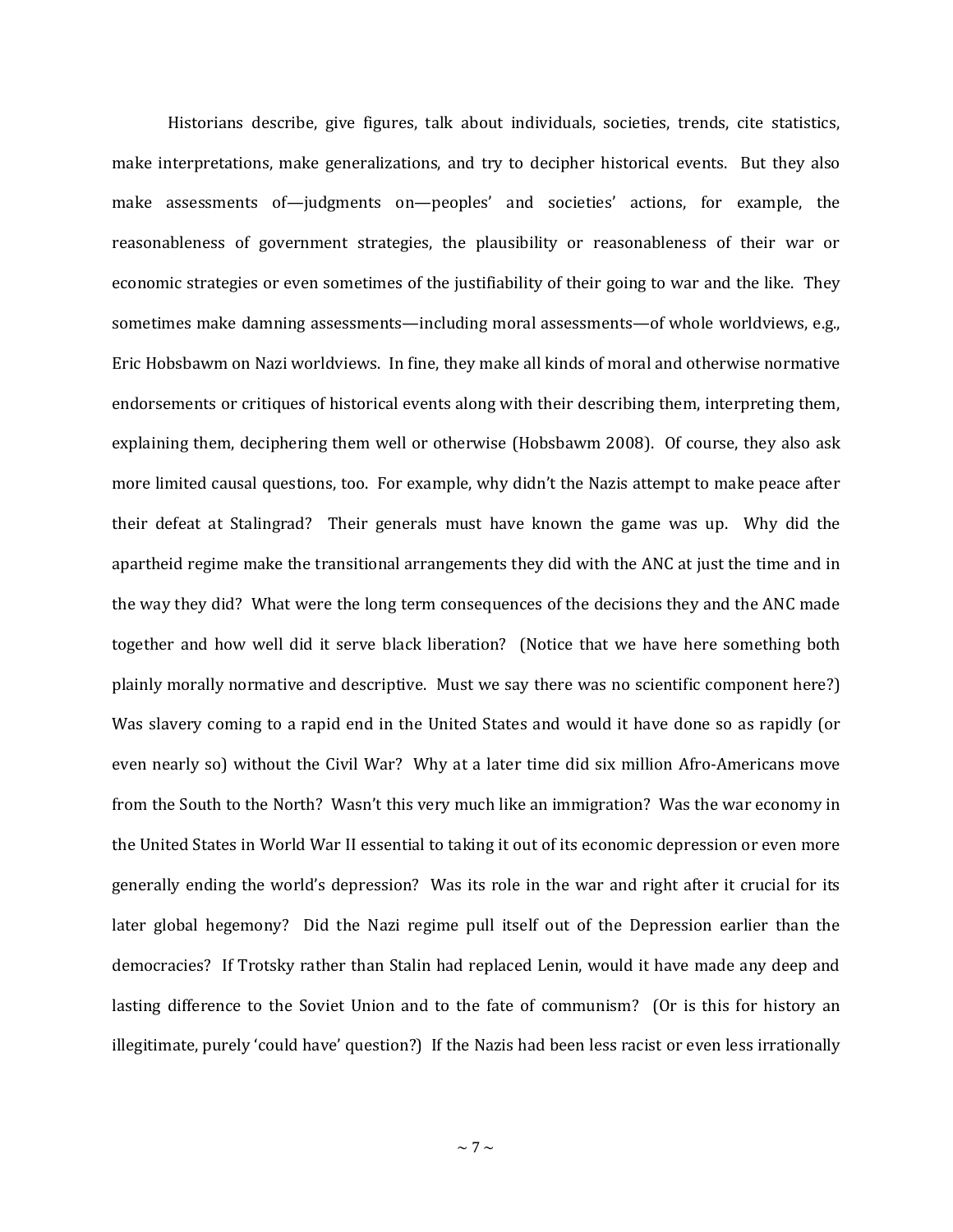racist (more like the British in India) and less murderous to the populations of the Soviet Union, would there have been the determination to resist the Nazis on the part of the Russian peoples?

Of course, these kind of questions engender many *how* questions as well as *why* questions and many different smaller questions. How racist and murderous initially were the Nazi practices? Did this square with original *Italian* Fascist policy which was initially so admired by part of the American capitalist class? (Ford, for example.) Was Mussolini such an anti-Semite as Hitler? How much cooperation with the Nazis of some segments of the Soviet populations was there? The Ukrainians, for example? Did the Nazis, when they invaded Russia, expect such a long war against the Soviets? Did the Americans expect such a tenacious and long resistance by Iraqis after the defeat of Hussein's army or later in Afghanistan by the Taliban? How well, if at all, were the Americans prepared for these two things? Did they and do they even later have any reasonable emergency plans for coping with such situations? How reasonable was it to expect that the Nazis' Hungarian and Romanian allies flanking them at Stalingrad would be able to hold long enough for the Nazis to capture Stalingrad? Why did the Nazis choose to attack Russia first and only after that turn to Britain? Why did they open, seemingly irrationally, two fronts? Given Germany's national interests, or at least its war aims, was it a reasonable thing to do? Was their irrational genocide harmful to their own war effort? Not just from what is now known, but from what could reasonably have been known then?

Here we have a sampling of the kind of questions historians ask or, as time goes by, will ask. Sometimes they are questions that just require the best (most accurate) descriptive answer that can at the time be garnered; sometimes also a causal and/or interpretive answer is required for the question's adequate answer. That is, the historian sometimes needs accurate description, careful interpretation, good causal analysis and good (accurate) confirmation or disconfirmation procedures. Sometimes they need good statistics; sometimes to make judgments about what it was reasonable to believe or do (thereby bringing in an evaluation, perhaps even a moral one);

 $\sim$  8  $\sim$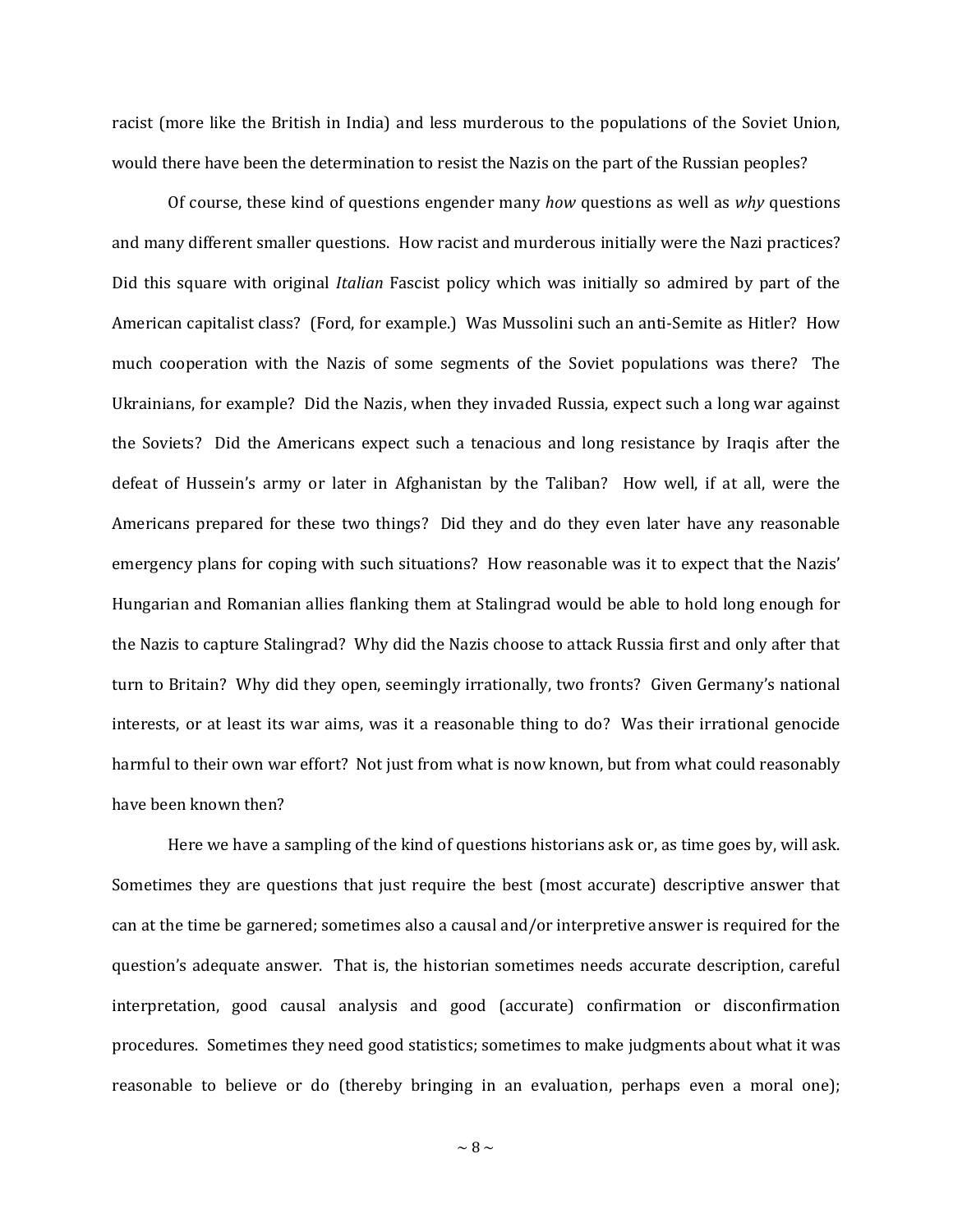sometimes they need *judgments* requiring moral evaluations. All these are in the historian's domain and often in his toolbox and in his practices. This does not square—or so it seems at least—with my *idealized practice* of how history should go, how we are to have a really scientific history. (Isn't any other kind of history just so storytelling and thus *ersatz* history? Or is this too positivist of me?) Be that as it may, that is what they do. That is how they—or at least many of them—practice their art. Are we philosophers (or anyone else) to be more restrictive and say that history is only *a genuine science* where it sticks to strictly morally non-evaluative matters? Isn't this too essentialist? My approach seems rather high-handed and arbitrary on the part of a nonhistorian. Are we to say that in historians' practices, when they depart from my conception of a scientific way of doing something, reveal their non-scientificity, meaning either that they are ceasing to do history at all or that there is scientific (social scientific) history and a non-scientific (not anti-scientific) history? Perhaps we have here 'speculative history', the things Herodotus, Hegel, Spengler and Toynbee did while by contrast what Thucydides, Hume, Marx and Namir did was scientific history? The latter, when push comes to shove, rely on observation, plainly an empirical matter, while the former, or not so crucially, do not. There lies the mark of scientificity, even if sometimes such testability is very indirect as Quine illustrates. (Contrast him with Hempel and Carnap who had a much more limited conception of indirectness.) This is not—or so I assert just positivism in a post-positivist age. And it need not be *scientistic*. But my conception still might be mistaken. It might be too restrictive. But are we to open the floodgates? Do we do it here? And can philosophers prescribe rules for how historians must proceed if they are to be genuinely historians or, if that is not a pleonasm, 'scientific historians'?

### III

History *may* very well not have scientific laws (generalizations that sustain contrary factconditionals). It has generalizations, of course, but accidental generalizations, like all Janes's books

 $\sim$  9  $\sim$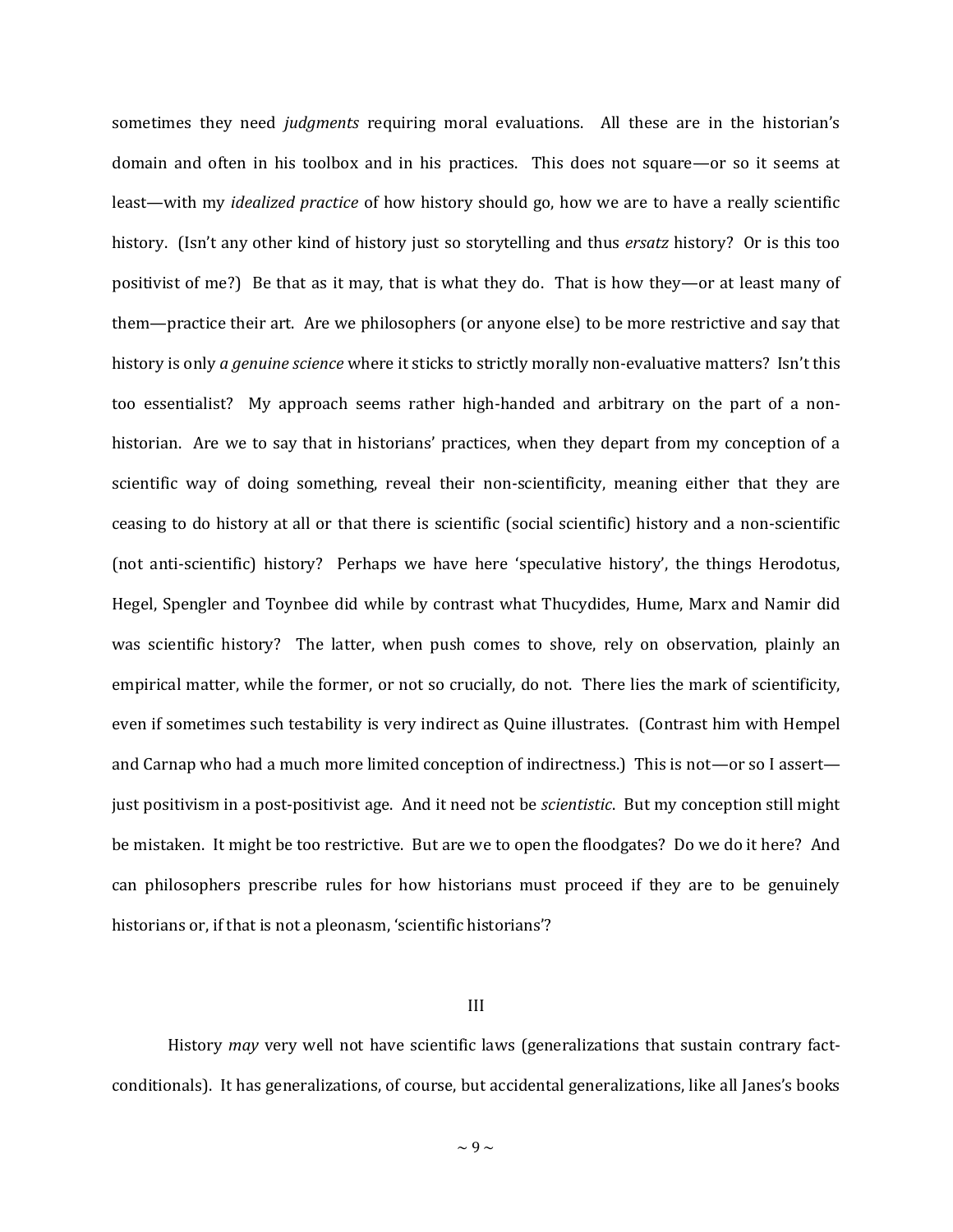are in English, and generalizations—non-law-like ones—that are, at least, generally contextual and admit of exceptions (Berlin 1990, 103-42). And they cannot be metaphysical as Hegel's thought often is. But they also cannot be *merely* speculative and still be history. There must be some empirical constraints. We cannot go wild as Hegel and Fichte did.

Does this exclude moral evaluations? Not unless we exclude a lot of things that practicing historians did and do, including historians who do not take a speculative route (as Hegel, Toynbee or Spengler did), but are wide ranging and deeply interpretive, sometimes evaluative, including morally evaluative, but also are widely regarded by other historians, who might take different ideological stances, while still regarding these historians as first rate un-ideologically enfeebled historians—historians that are empirically responsible. I shall take a look at the work of two such contemporary historians, Eric Hobsbawm (University of London) and Perry Anderson (UCLA) and with a passing glance at Tony Judt (New York University) all of whom seem at least to violate what I have taken as the methodological lines for a scientific history. If they do, then my conception of 'scientific history', I shall concede, is mistaken and needs a rather central modification. I should not then just stick with my stipulations—made here and more extensively made about social science generally in Lecture 4—no matter how plausible they seem. Or am I conceding too much?

Hobsbawm's work abounds, as does Judt's and Anderson's, in thick descriptions (terms that are both, and inextricably, normative and descriptive, such as 'rude', 'indolent', 'deserving', or 'rapacious'). We could hardly do history without such thick descriptions. But, as Hobsbawm rightly stresses, the historians' world is what happened, not what could have happened (Hobsbawm 1995, 5). <sup>1</sup> But to gain an understanding of what happened, the historian requires accurate description and testable (if only weakly so) descriptions, explanations and interpretations. He wants, for example, to record accurately and to understand the Great Slump or understand why the Soviet Union collapsed so suddenly. For a proper understanding in both these cases, as well as others, he requires both accurate description normally rooted in investigation and explanation. What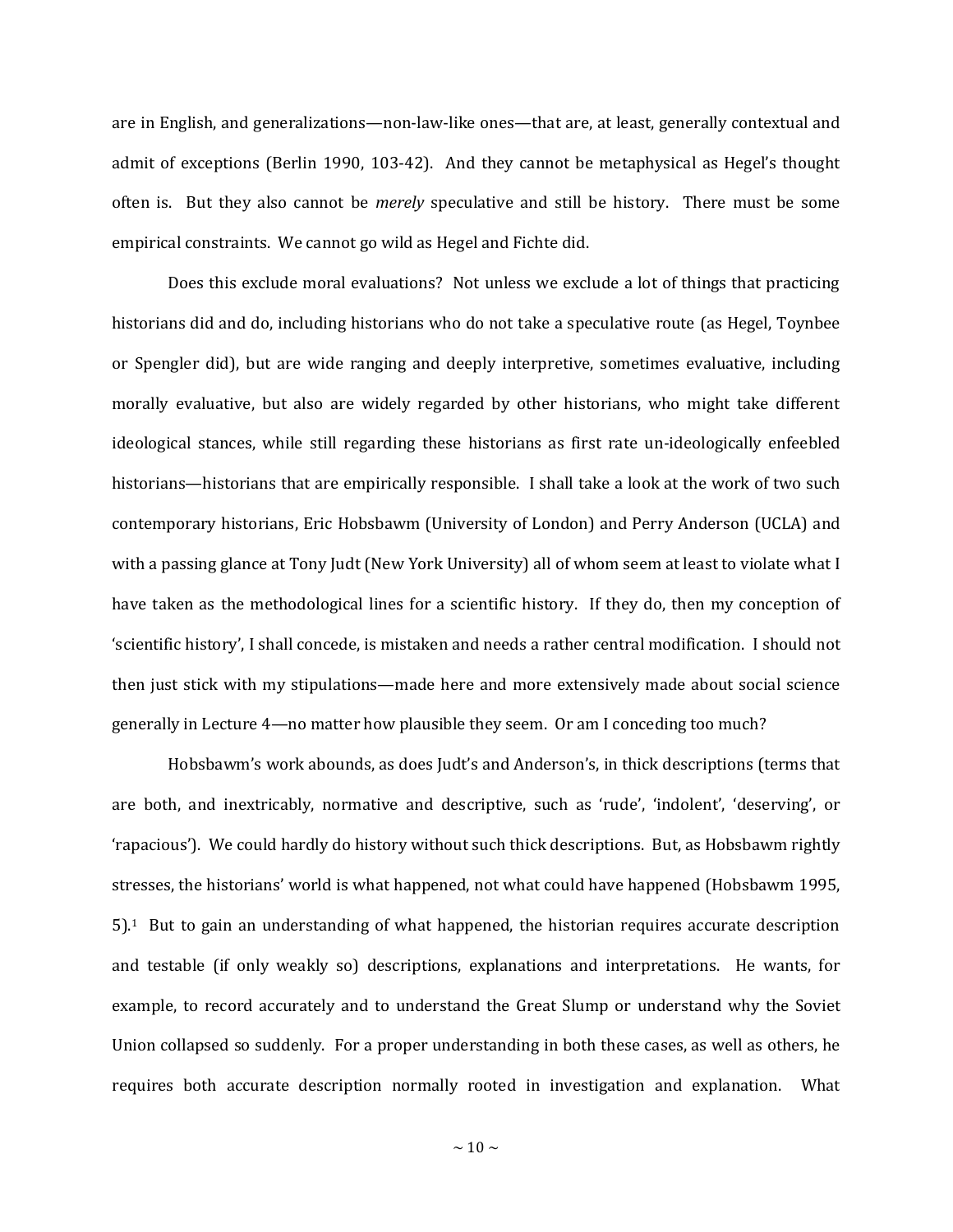happened, how it happened, and why it happened—what caused it to happen? And for these he requires the use of thick descriptions: the use of terms that are both (and unscrambably so) descriptive and evaluative. But does not the evaluative part inescapably, at least somewhere down the line, involve judgment? Hobsbawm wants an historical understanding that is without judgment, but doesn't his very use of that thick descriptive vocabulary often involve judgment? And indeed doesn't he make judgments—say, most obviously, of the Nazis and while he is writing history? Doesn't this make a 'value free' account impossible? And doesn't this, if we take history, as we should, as a social science, make my case for the scientificity of social science (or at least of history) impossible? Shouldn't this lead us to deny what I do not want to deny—that history is a social science and that to be such it must make, and exclusively so, claims that are in some way empirically testable?

Consider what Eric Hobsbawm says about the end of the Second World War—what the Russians call the Great War. Both of the most directly involved nations among the victors and those among the vanquished lay at the end of the war in ruins (to say something plainly both evaluative and descriptive). By contrast consider the economy, wealth, and power of the United States which profited extensively from the Second World War. Its lands were not destroyed or even harmed, and the small reduction of its population did not economically harm it. But Russia, the country that defeated the Nazis, was extensively destroyed. Its towns and much of its countryside lay in tatters. Its economy, developed by its five-year plans, was undermined, its agriculture shattered, and nearly a quarter of its population killed. Though absolutely essential, defeating the Nazis with their brutal thrust for empire took a devastating toll. Germany and Japan, two of the Axis powers, were also devastated. Their industries were destroyed and most of their towns were bombed, many nearly to the ground. Japan not only suffered that, but it also suffered atomic destruction at Hiroshima and Nagasaki, and its other cities—Tokyo, for a spectacular example—were gutted with great loss of life by conventional bombing. The United States, Canada, Australia, South Africa and New Zealand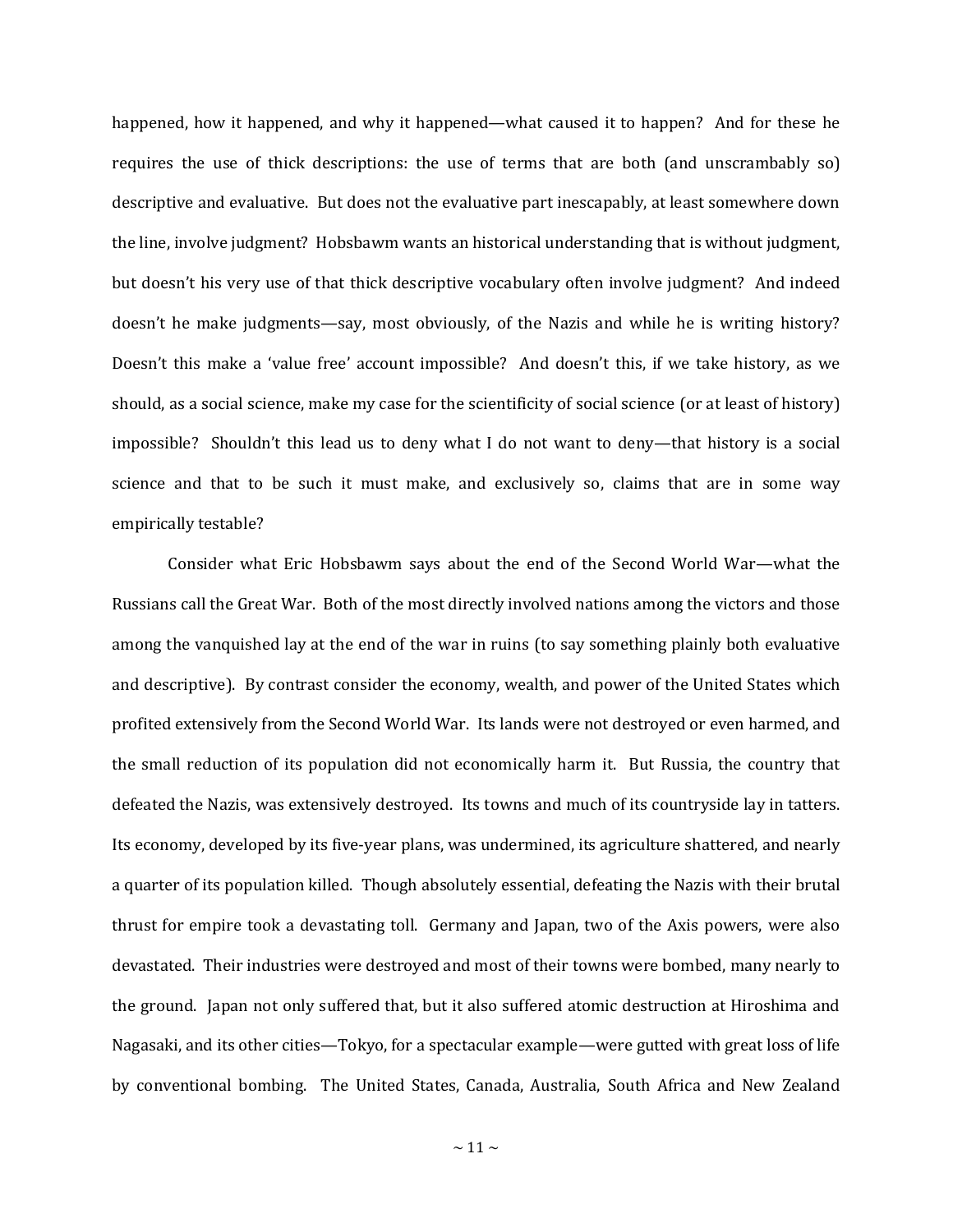apart, there was great devastation on both sides during the war. But, while France, Britain, and Italy were badly damaged, that damage was not nearly as extreme as with the Soviet Union, Germany, and Japan.

With the United States' power jacking it up—the Soviet Union aside—the recovery was rapid, particularly in Germany and Japan. This was to the advantage of the United States as well as to Germany and Japan. U.S. aid went to France, Italy and Britain as well, but to a lesser extent and thus their recovery was slower. But for all these countries, there was aid. I should add that the Soviet Union was on its own after the war. The Cold War began early. The Soviet Union was essential in defeating Nazi Germany and in that defeating got help from their wartime allies. But after that, such communists could be, and were, ignored, though the need of the Soviet peoples was great—perhaps greater than in any other country. This, it needs to be said, was not all the United States' fault. Stalin, fearing American control, refused aid (Judt 2005).

Hobsbawm's account of these matters, along with his account of the Golden Age (1957-73) of capitalist advancement, is insightful and thorough. It was an advancement that went along Keynesian lines. But during the Golden Age of capitalist advancement, as he points out, there was not only increased wellbeing for the working class, but also a depoliticalization of it. Many workers no longer had nothing to lose but their chains; they now had cars, pensions and sometimes even houses. However, since 1973 things have been going downhill for working people.

Hobsbawm's account of these matters was given (not exclusively, though unavoidably extensively) in a thick descriptive vocabulary, that was effectively descriptive, sometimes explanatory, often interpretive *and* often, as can be seen from above where I closely follow him, with a normative and indeed sometimes with a moral edge. Typically normative, sometimes normatively moral-edged, accounts are engendered by or locked into an empirically factual account. (I did not say entailed by them.) We frequently get descriptions, interpretations, understandings, as well as explanations that are not normatively neutral. Rather, they (*pace*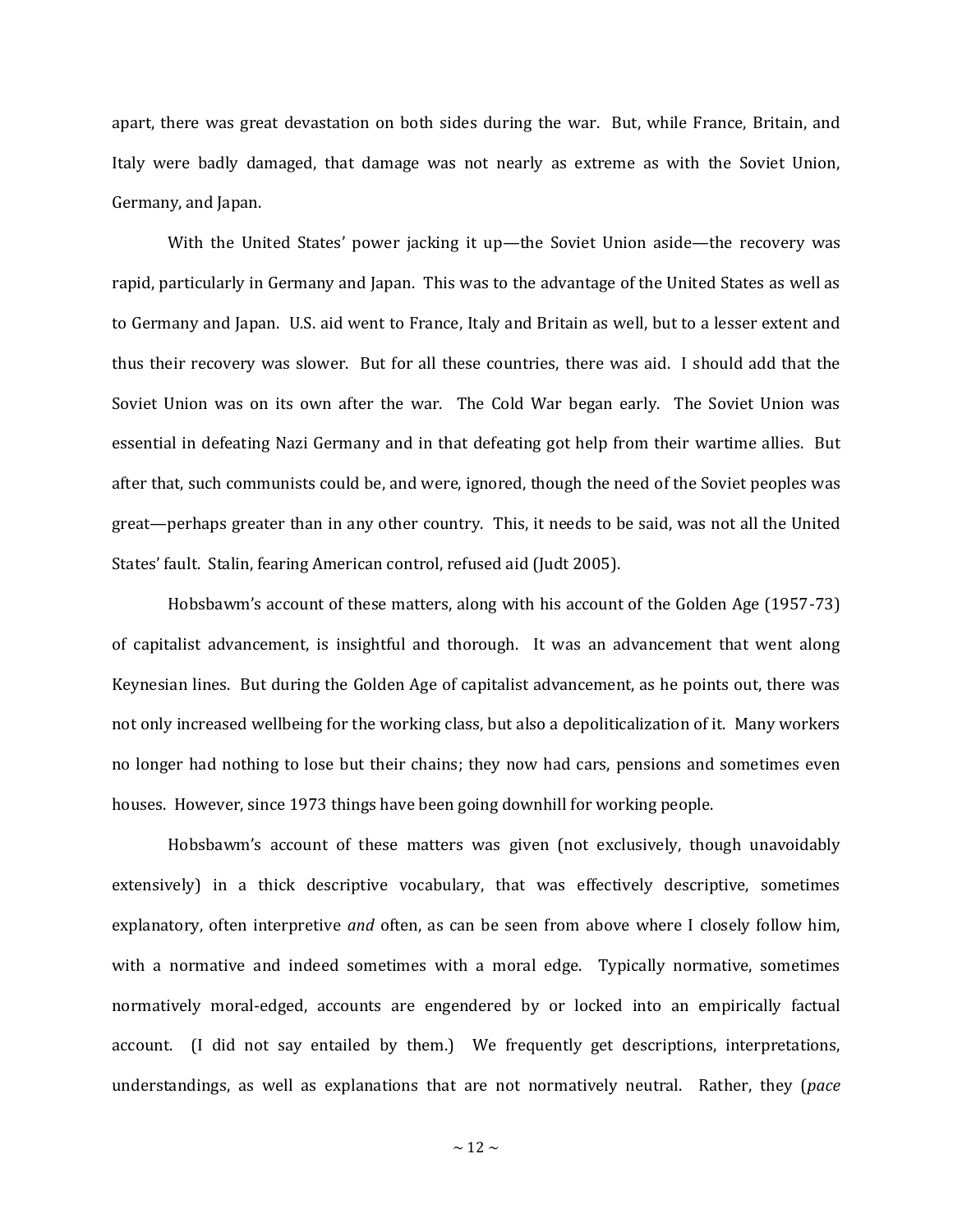Hobsbawm's explicit denial) are not infrequently judgmental and yet are an integral part of his historical account. (I am inclined to say that of any even remotely adequate historical account.) We should also come to recognize these accounts can be reasonable and sometimes even compelling. They are historical accounts that make such claims (including making such judgments); we would never have an extensive account of what happened in the past that had any adequacy without the making of such claims. But being such thick descriptions, there still remains the existence of the empirical. Hobsbawm, for example, speaks of

… the leadership of the "Red Khmer" party, a particularly murderous combination of the Paris Café Maoism of their leader, Pol Pot (1925- ), and the armed backwoods peasantry bent on destroying the degenerate civilization of the cities. The new regime killed its citizens in numbers enormous even by the standards of our own century. They eliminated around 20 percent of the population before it was driven from power by a Vietnamese invasion which restored a human government in 1978 [note the normative use of 'human' here]. After this—in one of the more depressing episodes of diplomacy—both China and the U.S. bloc continued to support the remains of the Pol Pot regime on Anti-Soviet and Anti-Vietnamese grounds (Hobsbawm 1995, 451). (For another, perhaps even clearer, example, see Hobsbawm 2008, 145.)

This remark quoted from Hobsbawm reveals two things: (1) that, as the last sentence shows, by the use of "more depressing episodes of diplomacy", a straightforward moral remark is being made in an historical account and (2) that "murderous Café Maoism" and "human government" function as thick descriptive terms or phrases that also give the whole sentence a distinctive morally normative force. Both reveal that a bit of history—a bit of social science—that can be both normative *and* descriptive at the same time. (His 2008 passage noted above does the same thing.) At least apparently, neither is compatible with my account of what social *science* to be a science should be.

I want finally, as far as my discussion of Hobsbawm is concerned, to note an extended passage from the last two pages of Hobsbawm's *Age of Extremes* (1995). Here we have, particularly in the light of the 583 pages that have gone before, a very powerful moral statement as well as an economic and political statement, all made in the course of writing history. A statement, however,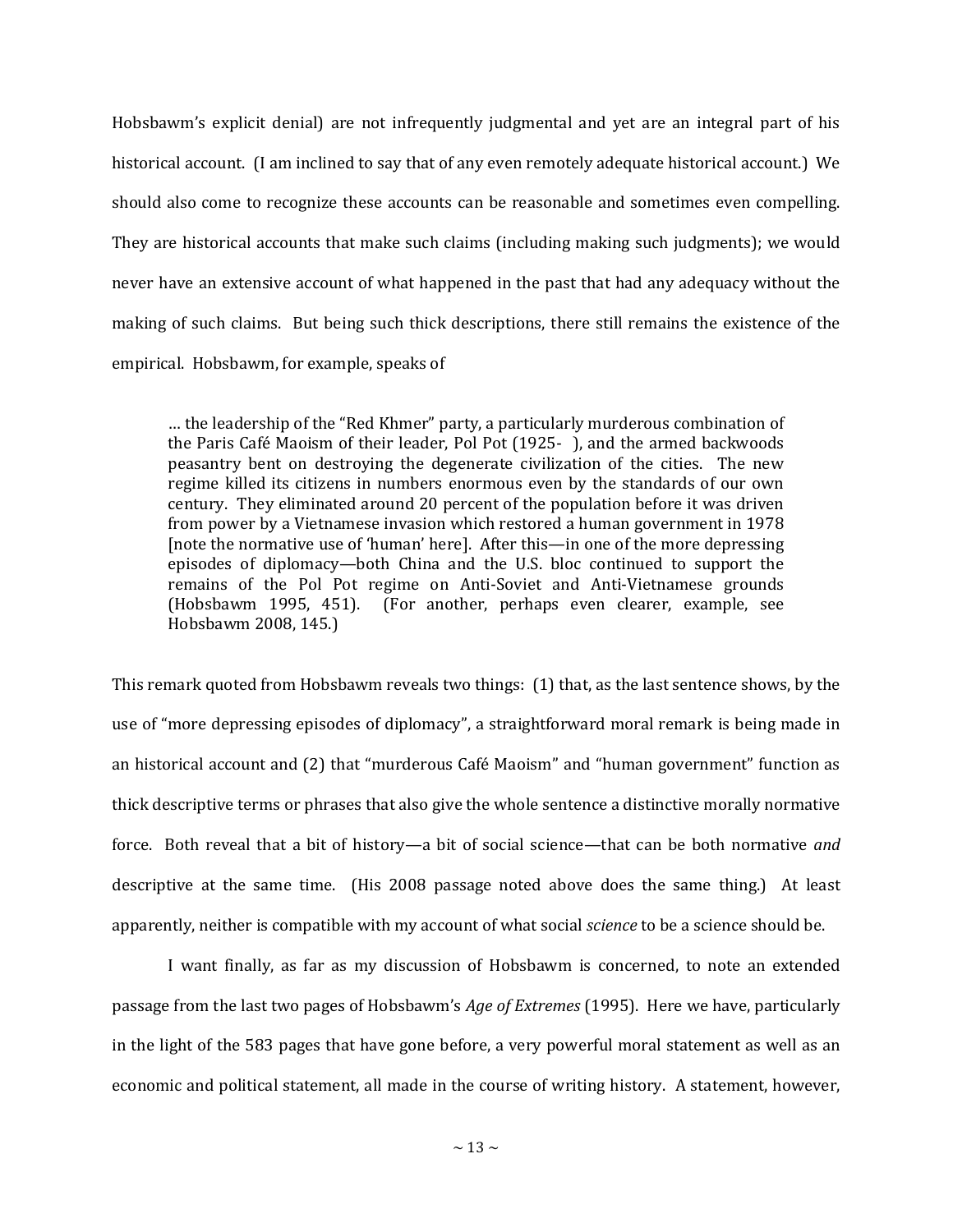that is not *just* moral or otherwise normative but is also rooted in a stern and unflinchingly nonevasive factual conception of how things have been and a testable conception, and so factually significant conception, of how things may well go and what we must try to do in facing them. It moves us, steels us, gives us a sense of our humanity, and of a caring about that humanity and about human dignity. It shows something of our sapience. It surely belongs to historical writing and of the highest order. Yet, it clashes—or at least seems to—with my account of the *scientificity* of social science. *If* that is really so, then so much the worse for my account of scientificity. Hobsbawm writes:

We know that behind the opaque cloud of our ignorance and the uncertainty of detailed outcomes, the historical forces that shaped the century  $[20<sup>th</sup>$  century] are continuing to operate. We live in a world captured, uprooted and transformed by the titanic economic and techno-scientific process of the development of capitalism, which dominated the past two or three centuries. We know, or at least it is reasonable to suppose, that it cannot go on *ad infinitum*. The future cannot be a continuation of the past and there are signs, both externally and, as it were, internally, that we have reached a point of historic crisis. The forces generated by the techno-scientific economy are now great enough to destroy the environment, that is to say, the material foundations of human life. The structures of human societies themselves, including even some of the social foundations of capitalist economy, are on the point of being destroyed by the erosion of what we have inherited from the human past. Our world risks both explosion and implosion. It must change.

We do not know where we are going. We only know that history has brought us to this point and—if readers share the argument of this book—why. However, one thing is plain. If humanity is to have a recognizable future, it cannot be by prolonging the past or the present. If we try to build the third millennium on this basis, we shall fail. And the price of this failure, that is to say, the alternative to a changed society, is darkness (Hobsbawm 1995, 584-85).

Here, as befits an ending of such a book, we have generalizations of a sort that are perfectly in place in a historical account (Berlin 1980, 103-42). But we also have a powerful moral statement, though hardly of a type that we would find in a book of moral theory. However, its force is not at all diminished for all of that. It comes in the form, as we have seen, of what some philosophers call *thick descriptions—the use of thick concepts—where fact and value are inextricably*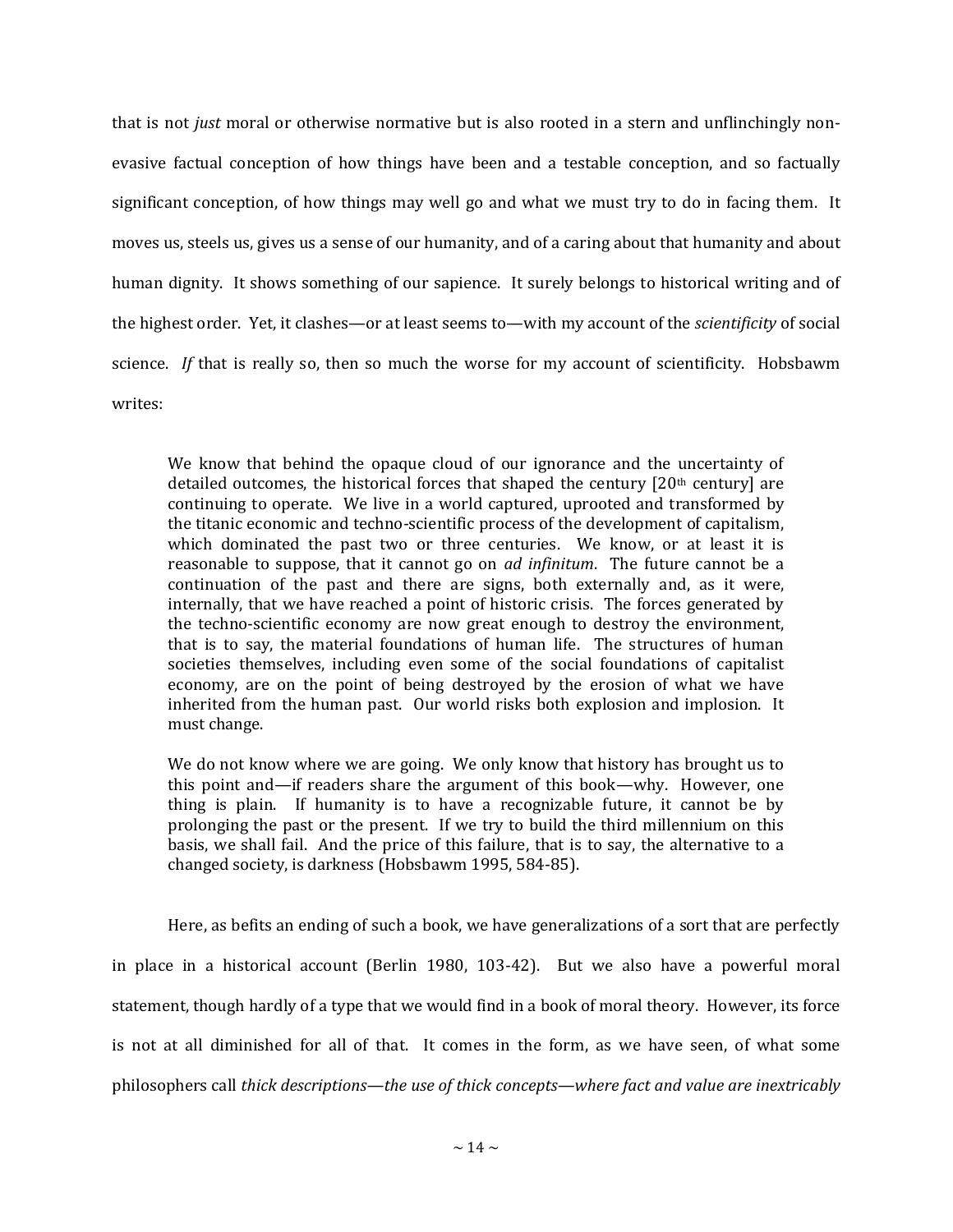*entangled* (Putnam 2002). Factual claims are being made that are also evaluative or normative. If in *The Age of Extremes* we have read nothing of it that has come before, we will still in these last pages see that. Hobsbawm's dark closing remarks have that status, but the force of them and a sense of their veridicality will be very much enhanced from a reading of the text, particularly if we think much of it, as I as well as many others do, as generally compiling as a historical account of the world from 1914 until now. But even if, like Tony Judt (another historian of considerable merit) and Edward Said (a formidable literary scholar and public intellectual), we have reservations concerning some crucial parts of it, indeed even have rather fundamental criticisms of it, we will still feel, as they do, the moral force of those concluding remarks (Judt 1995; Said 1996). We will feel that to the extent that Hobsbawm has often gotten it approximately right, has accurately and perceptively interpreted and explained his subject and "often remembered what others forgot" (Hobsbawm 1995, 3). He has deciphered the times of which he is writing with reasonable accuracy, penetration and that with the moral evaluations he takes from his account we still have good reasons to take to be apt. Moreover, they should, if we take them to heart, be morally compelling. But even if we do not so react, we can still acknowledge their attraction and power. We should recognize this is how we should see the world if Hobsbawm's account is factually on the mark. And even if we do not think that it is, we should acknowledge that *if* his factual claims were on the mark—were factually justified or nearly so—then we should recognize that his account is, morally speaking, an appropriate way to respond. (After all, fact and value are entangled here.) Perhaps it is even *the* way—the responsible way—that a rational and reasonable person should respond, at least in a socially liberal (I did not say neo-liberal) society. (I take 'rational' and 'reasonable' as John Rawls does. See Rawls 1993, 48-60 and Nielsen 2008, 227-36). Is there anything here that departs from or negates a scientific orientation or that rubs against the scientificity of his account? I do not think so. And there is much here that is profoundly moral.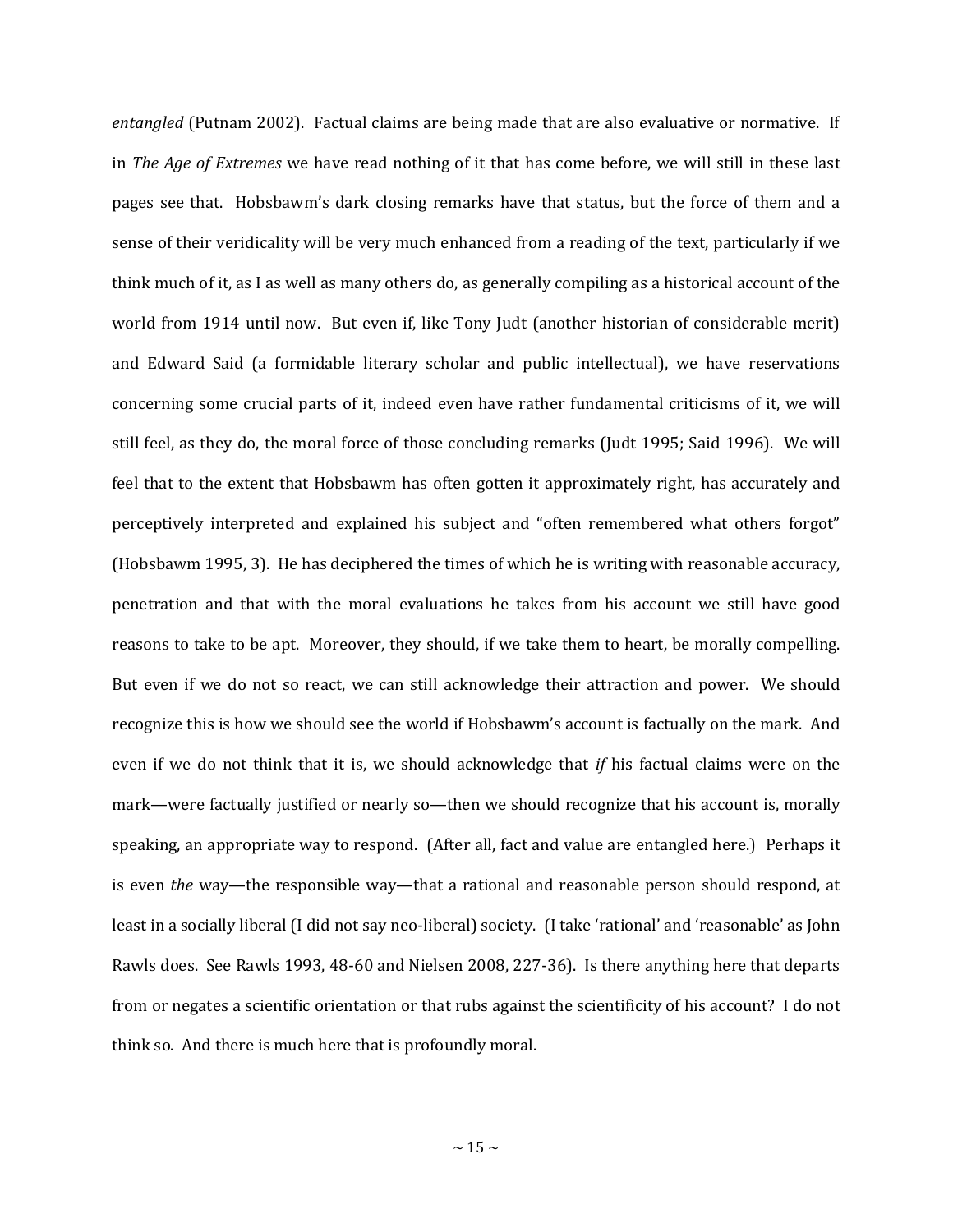However, Hobsbawm also says that the historian's "major task is not to judge but to understand and even what we can least comprehend" (Hobsbawm 1995, 5). But that is not to say that *qua* historian he can never be *judgmental*. Some remarks, being thick descriptions (using thick concepts), are unavoidably both judgmental and can be—and may well be—a part of an accurate historical account. His description, quoted earlier, about the leadership of the Red Khmer party involving a murderous combination of Paris Café Maoism and an armed peasantry bent on destroying the degenerate civilization of the of the cities was certainly also normative and indeed morally so, but it was also a factual claim (*perhaps a disputable factual* claim) as well; the very language he uses being a thickly descriptive account, a description made in certain circumstances. And arguably a true one: a claim that is *justified* by being warrantedly assertable. Suppose, to take another example, one was what is now called an embedded journalist with an Allied army in the Second World War just entering a concentration camp which had been recently and hurriedly abandoned by fleeing Nazis as the war was nearing its end. Suppose the journalist was to give an account of what he saw. If some such thick descriptive words such as 'beastly', 'sickening' or 'grossly inhuman' were not used by this journalist, the account would have been plainly *factually* (as well as morally) inaccurate, indeed enfeebled. It would have been obviously badly off the mark as a historical report. Thick descriptions can sometimes be factually accurate and be utterly appropriate *and* deeply moral; indeed they in some circumstances are what are required for accuracy.

Hobsbawm goes on to remark, reminiscent of Hegel and Joe McCarney, concerning the Nazis that it is an *understanding* that is difficult to achieve; the *judgmental* part is easy. Moreover, as Hobsbawm remarks, "To understand the Nazi era in German history and to fit it into its historical context is not to forgive genocide. In any case, no one who has lived through this extraordinary century is likely to abstain from judgment. It is understanding that comes hard" (Hobsbawm 1995, 5).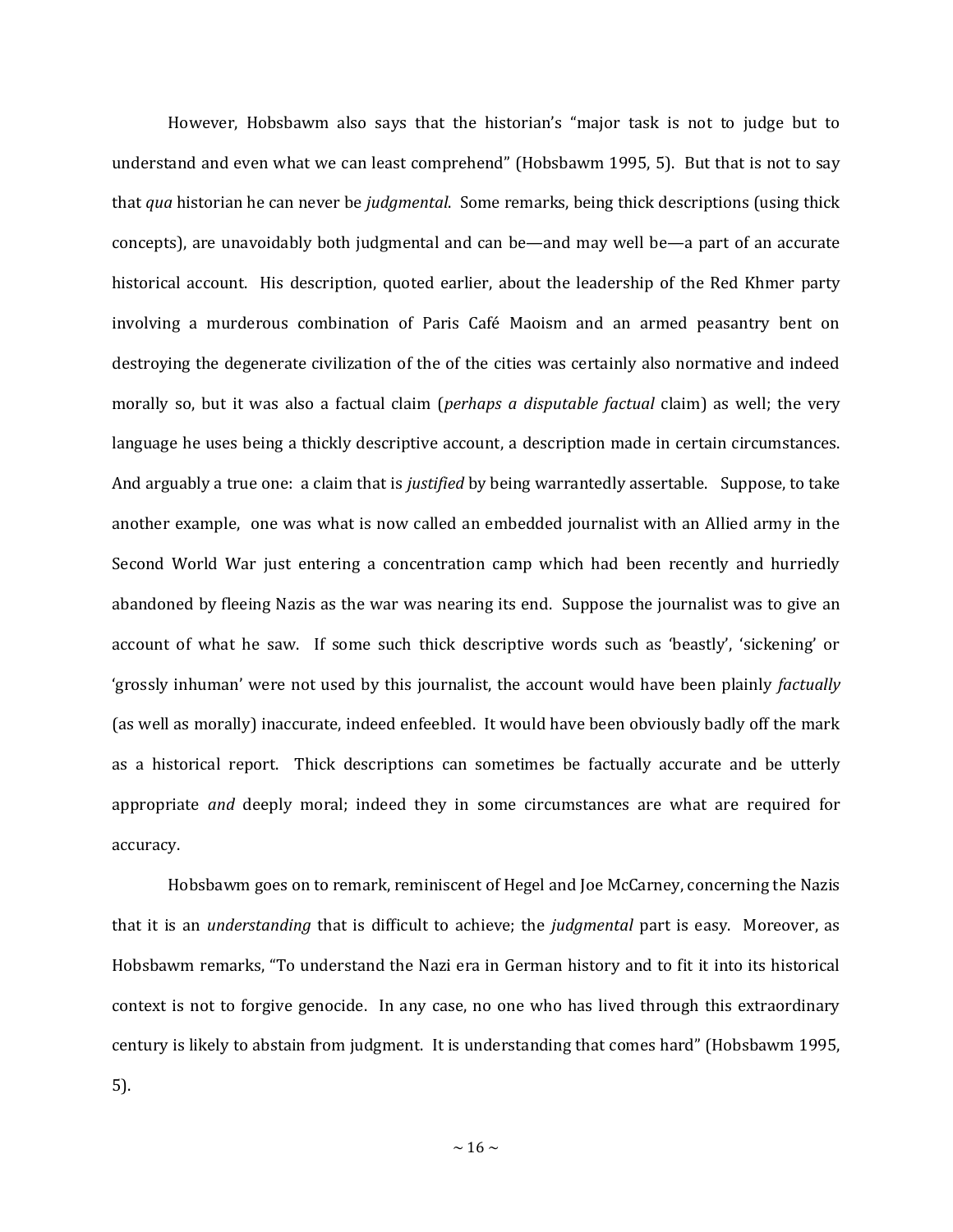Secondly, though Hobsbawm holds forth against prophecies and predictions as not being in the historian's job description, he remarks that while historians "can speculate about the future in the light of their understanding of the past, their business is not that of the racing tipster. The only horse races they can claim to report and analyse are those already won or lost" (Hobsbawm 1995, 5). But this dark speculating about the future is exactly what he does at the end of his book and, it seems to me, quite appropriately. Is it scientistic? Well, it is not independent of his factual—here empirical—claims. But that does make it scientifistic.

I also think there is, appearances to the contrary notwithstanding, no genuine conflict here. The *main task of the historian is understanding*: to get an accurate account, if she can, and an insightful deciphering of the part of the past that she studies—its societies, peoples, institutions and practices. But she can also *make judgments*, particularly when they 'follow' from her understanding.<sup>2</sup> This is particularly appropriate at an ending of a book like Hobsbawm's *Age of Extremes*. <sup>3</sup> Moreover, it is what is appropriate for what I am concerned to argue here for the scientificity of history. Hobsbawm's descriptions, deciphering and judgments (normative claims) are empirically confirmable and infirmable. And so here we have the scientificity that I have been claiming for history.

#### IV

As Aristotle reminded us, one swallow doesn't make a spring nor one fine day. Hobsbawm, eminent and influential on a later generation of historians that he has been, still *may* be atypical. *Perhaps* most historians, even very able ones, use fewer thick descriptions and eschew placing moral assessments in their historical texts? I shall also look briefly at two other eminent historians: Perry Anderson (UCLA) and the late Tony Judt (NYU). Anderson, like Hobsbawm, is a deeply scholarly *non-parti pris* Marxist historian while Judt is a late social democratic defender of capitalism and someone who might be called a *social* liberal. They both have given powerful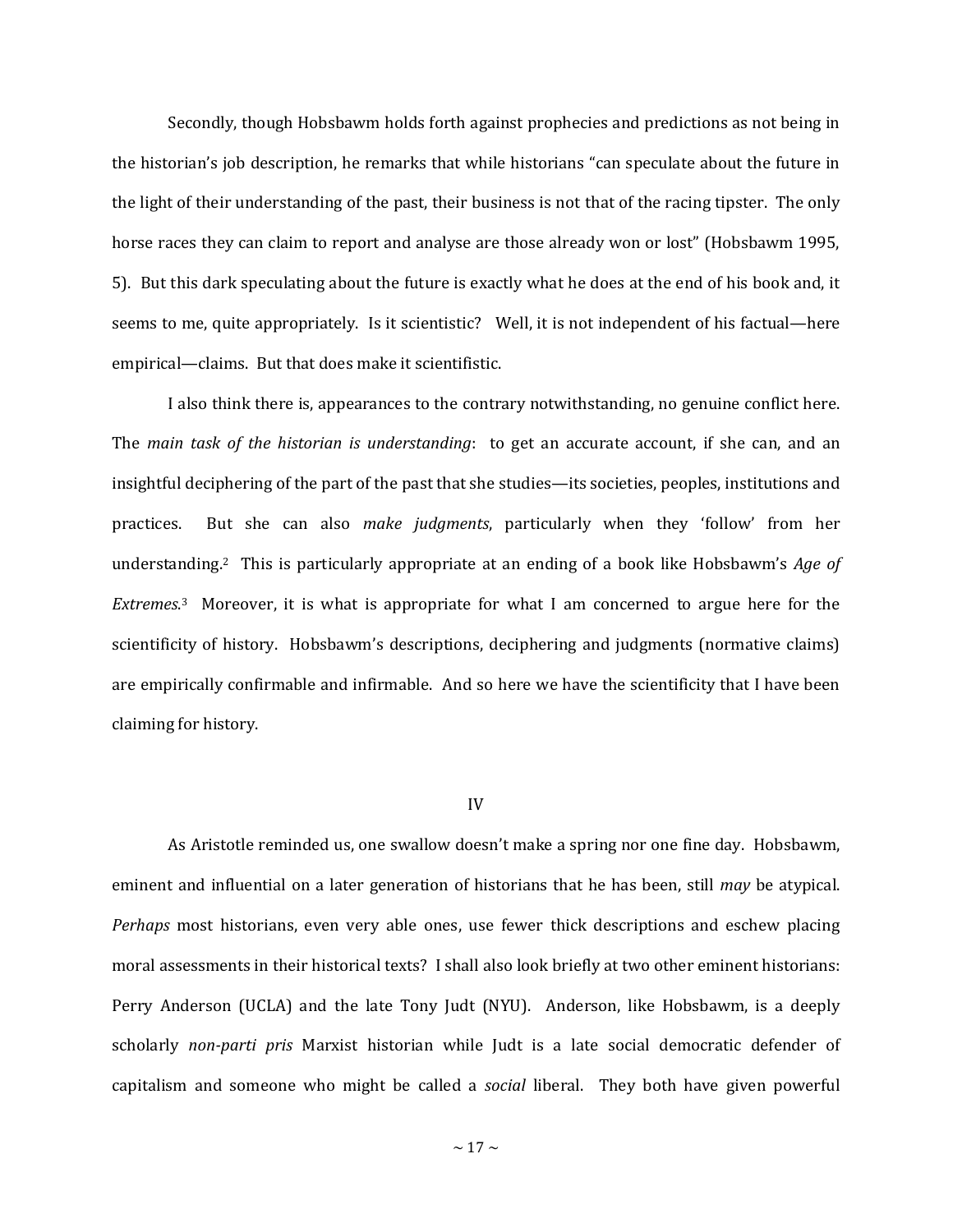historical accounts, deciphering important segments of history (Anderson 2009; Judt 1995; 2005). They both frequently use thick descriptions and make moral judgments much in the manner *methodological* manner—of Hobsbawm though, particularly for Judt, not always with the same or even a similar substance. I shall illustrate this briefly for each. (Anderson, not unsurprisingly, is closer to Hobsbawm than Judt.)

Judt, in a long, often forceful and at times perceptively critical examination of Hobsbawm's

## *Age of Extremes,* writes:

The fact that the Soviet Union purported to stand for a good cause, indeed the only worthwhile cause, is what mitigated its crimes for many in Hobsbawm's generation. Others might say it just made them worse. In any case, the end of communism was a source of much happiness for many millions of people, even if that happiness has been diluted by the difficulties that followed, and it rather calls into question Eric Hobsbawm's conclusion that "the old century has not ended well." One is tempted, after all, to ask, "For whom?" The somber, almost apocalyptic tone of the final section of the book obscures the fact that the Eighties were also a decade of liberation for many, and not only in Eastern Europe. It is certainly true, as Hobsbawm says on more than one occasion, that no one any longer seems to have any solutions to offer to the world's problems, that we are tapping our way through a global fog, that we live in a world where "the past… has lost its role, in which the old maps and charts which guided human beings… no longer represent the landscape through which we move." But it is not self-evident that confident largescale solutions of the sort we have lost were ever such a good thing—on balance they did a lot more harm than good (Judt 1995).

Here we see one historian criticizing another and making some moral judgments opposed to the one criticized. Do we just have problematic ideological responses here?4 Both nonetheless are using thick descriptions in their attempts to decipher history and both are making firm moral judgments that they take to 'follow' from or to be justified by their factual accounts. They utilize the same methodology though they in an important part make significantly different moral claims and have different moral visions. But in both cases they have moral visions—though different moral visions—rooted in their respective decipherings of history. Moreover, their deciphering of history is in part rooted in their moral visions. There we have in both cases a thorough entanglement of fact and value. We do not here have anything by either that smacks of value-neutrality or of some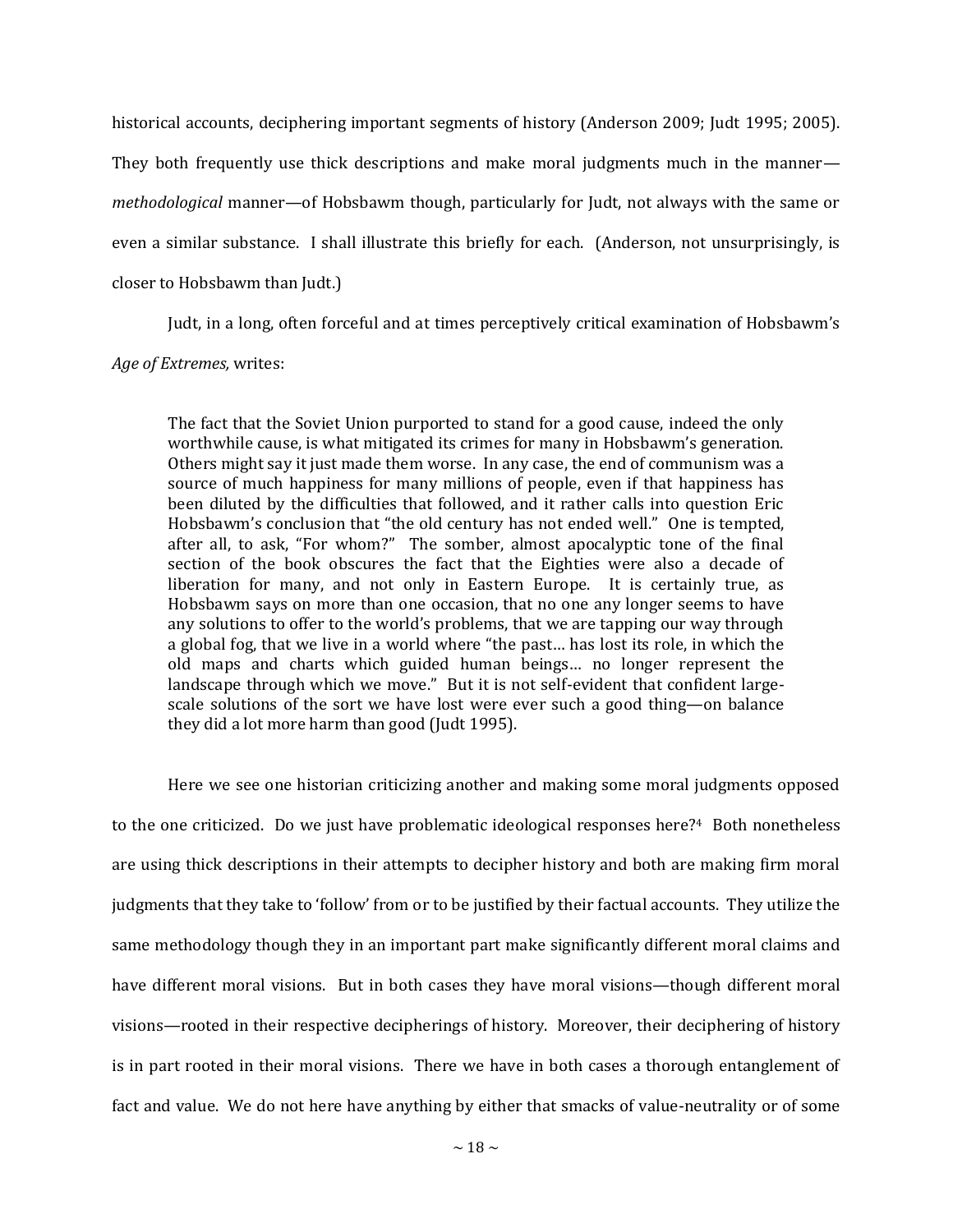crucial valuations which are fact insensitive (Putnam 2002; 2004). Neither tries to gain such a 'value-free' Archimedean point—or thinks that such a thing is possible. Writing history, nonetheless, is not and should not be just moralizing—even political moralizing. Still, large historical accounts at least do not stand free of moral outlooks or moral evaluations. However, this does not make moral principles, standing alone, king. Getting the facts as nearly right, seeing how they hang together, perceptively arranging them and relating them coherently is imperative. But do we escape, or entirely escape, ideological problematics here? Are we reasonably free from that here?

Be that as it may, let us turn now to Perry Anderson's magisterial, thoroughly researched, carefully descriptive and organized, interpreted and explanatory powerful book, *The New Old World* (Anderson 2009). He also has a similar *methodology* to that of Hobsbawm and Judt. Anderson's book abounds in relevant and perceptive thick descriptions and acute and otherwise normative evaluations rooted in his deciphering and providing an astute historical account that is not shy or evasive of moral and otherwise normative assessments. I shall conclude this section with only a few rather randomly chosen examples from the many that could with equal force have been chosen from his elaborate and closely worked account.

*The New Old World* gives an exhaustive and penetrating account of what Anderson takes to be the core of contemporary continental Europe (principally Western Europe), namely of France, Germany and Italy and with a careful account of the European Union where he starts off with its initial conceptualizations and ends with its subsequent discontents, including its current (2008) ones. He also strangely, but interestingly, focuses, though more briefly, on Cyprus and Turkey in coming to grips with what he calls 'the Eastern Question', oddly with no detailed consideration of Russia.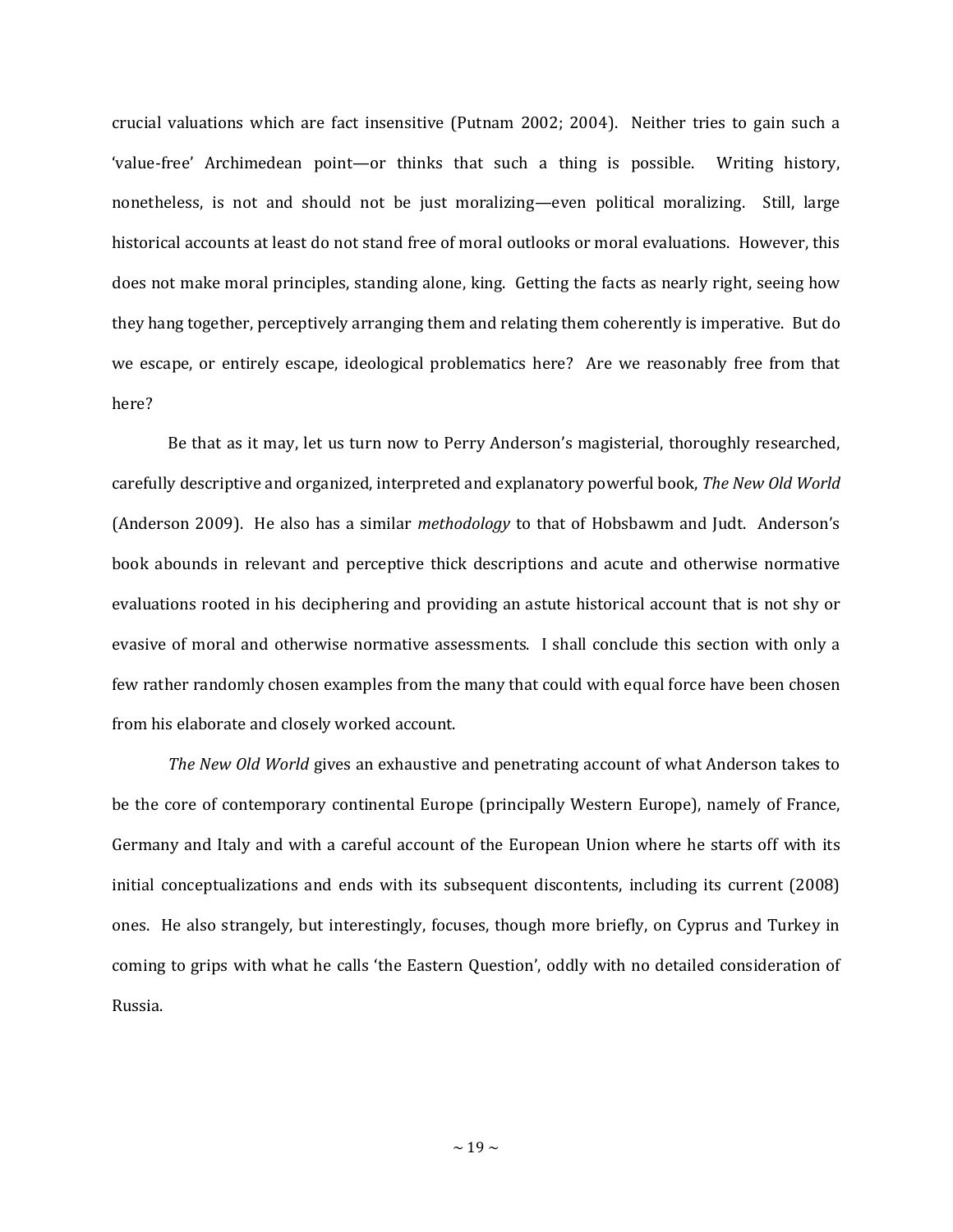Now to turn to my randomly selected exemplifications of how with him, as for Hobsbawm and Judt, normativity is embedded in is factual historical narrative. In discussing the European Union, he remarks:

That said, the effect of its calque of American virtues for European users is simply to reproduce the constitutional blankness it criticizes—as if Evangelical faith and the US congressman were conceivable, let alone desirable, implants in the body politic of the Old World. No original proposals for Europe eventuate, in a case that dissolves into vagueness just where the sharpest clarity is required (Anderson 2009, 122).

And in his last section, entitled "Prognosis", he writes:

Brussels is a lair of decisional processes of staggering complexity, confounding executive and legislative functions—no less than thirty-two different procedures that 'only specialist lawyers and trained functionaries can follow'. Three-quarters of the Council's decisions, approved without discussion, are pre-packages for it in the obscure recesses of Coreper; while at a lower level, hidden from public gaze, subterranean connexions between national bureaucracies and the machinery of the Community multiply. Ninety per cent of the lobbies infesting the extended committee system in Brussels are business organizations of one kind or another. Trade-union, environmental, consumer, feminist, or other 'public interest groups', by contrast, make up, all told, about 5 per cent. In real terms, the budget administered by the Commission amounted in the nineties to less than 1 per cent of Union GDP. Of this, by the end of the decade about a third was spent on Cohesion Funds, more redistributive territorially than socially. Overall, social expenditure by the EU is a miniscule one-hundredth of the total laid out by national governments. In such conditions, no 'visible or significant relevant layer of European social citizenship' exists. Monetary union, on the other hand, has created an extremely strong economic boundary for the Eurozone, patrolled by the ECB. But, so far, lacking any institutional goals other than price stability, it 'looks more like a rigid system for disciplining member states' behaviours rather than like an instrument functional to common EU interests and economic hegemony' (Anderson 2009, 516).

And on the next page he adds:

In such a system, issues of legitimacy—over which European elites occasionally agonize, to comic effect—never arise. For legitimacy involves, by definition, principles, for which mere performance—capable at most of securing a passive assent, something very different—can never be a substitute. The resulting order is incoherent (Anderson 2009, 517).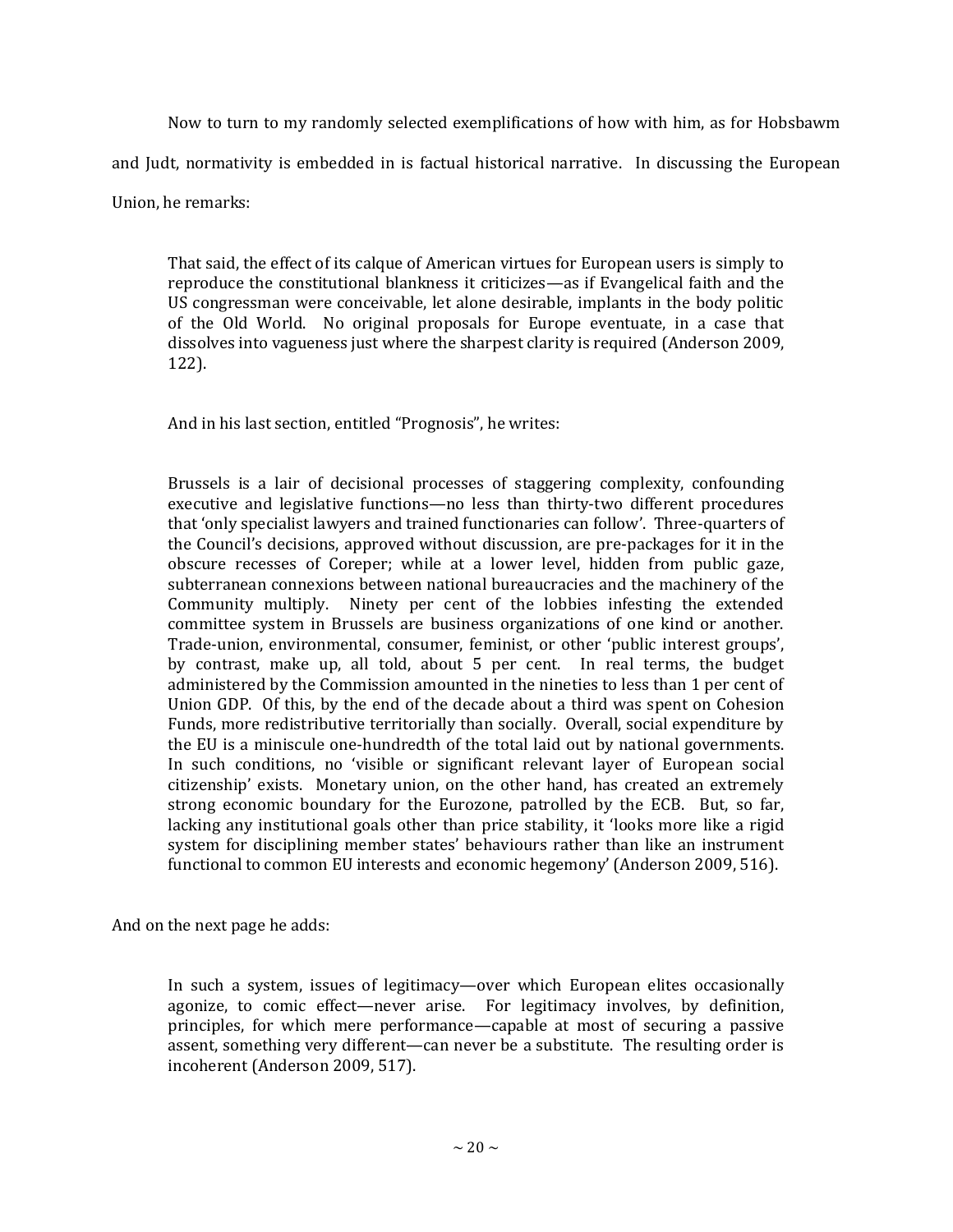#### Anderson concludes *The New Old World* with the remark:

Without clarity of means or ends, the Union seems to many adrift. Yet its apparent lack of any further coherent finality, deplored on all sides, might on one kind of reckoning be counted a saving grace, permitting the unintended consequences that have tracked integration from the start to yield further, possibly better, surprises. In principle, dynamic disequilibrium allows for that. In due course, a prolonged economic recession might reignite the engines of political conflict and ideological division that gave the continent its impetus in the past. So far, in today's Europe, there is little sign of either. But it remains unlikely that time and contradiction have come to a halt (Anderson 2009, 547).

In these passages and in many more that could have been cited there are thick descriptions galore with an unscrambled entanglement of fact and value and with a determinate moral orientation rooted in his factual account. (Again, I do not say 'entailed by'.) In deciphering the world, Anderson takes into consideration, accurately and perceptively, a certain comprehensive moral outlook—though no moral philosophy or moral theory goes with it. He is obviously judgmental here and is as well pervasively and descriptively accurate. There is, of course and rightly so, a stress on understanding, as there is in Hobsbawm, sometimes without moral judgment but very often with an understanding that is also judgmental and, *pace* Hegel and McCarney's reading of Hegel as well as McCarney's own account, something yielding both understanding and judgment. 'Judgmental understanding' is not an oxymoron. Indeed it would be rare for much deep understanding not to be judgmental.

A fact-value entanglement yields a judgmental understanding that is both empirical—and thus testable—and normative. (Shades of John Dewey here.) So such historical writing, even when it is normative, has the scientificity that I have adumbrated, often following Andrew Levine (see Lectures 1 and 2). I did not make this plain earlier, but it should be made plain. It is essential to see that judgmental understanding is not *only* normative. Indeed, we cannot get this where we employ thick concepts. Normativity and descriptivity are inextricably linked.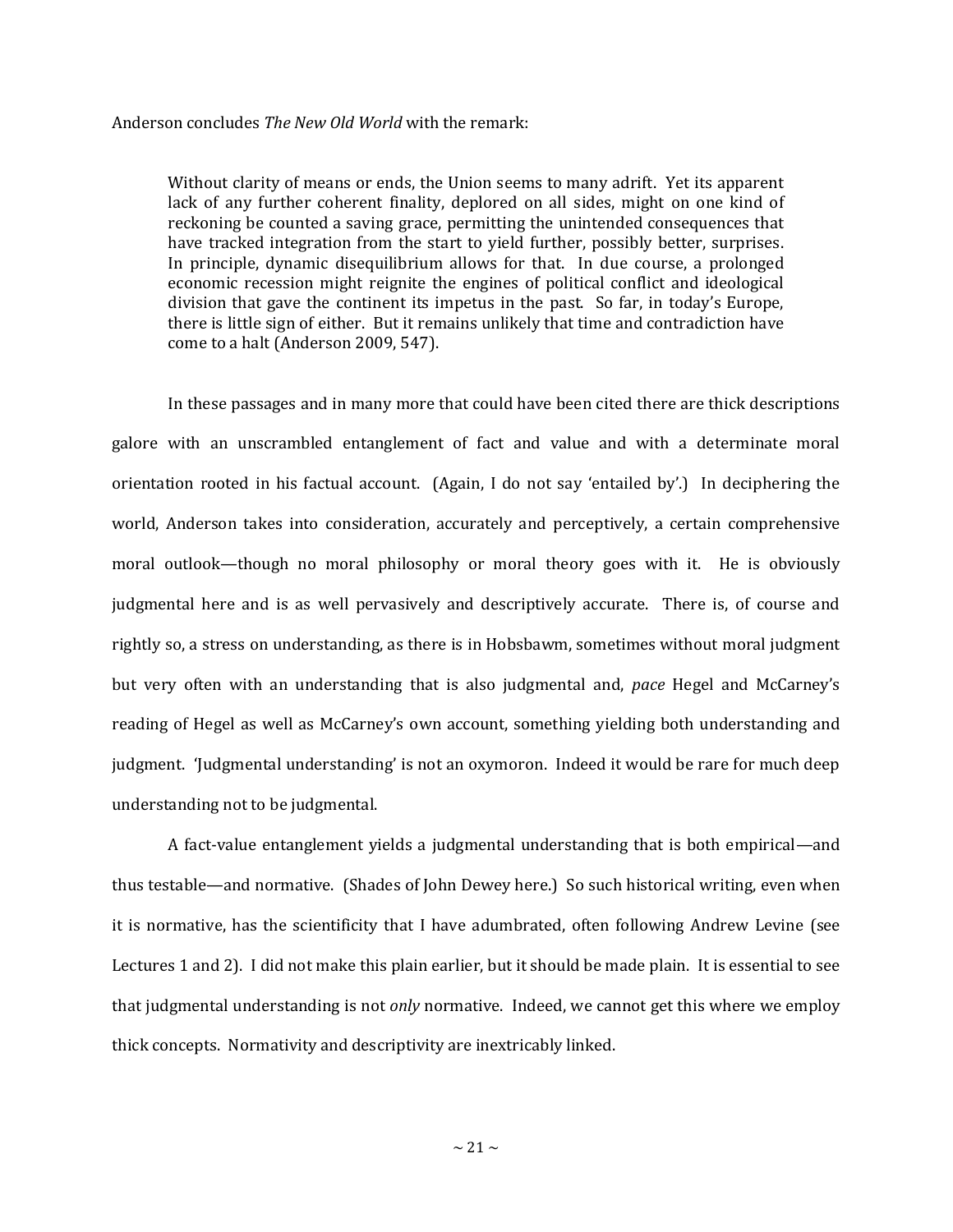I do not mean to suggest that in making moral claims, even general ones, Anderson is doing or attempting to do moral philosophy, moral theory or normative political theory. He is not setting out claims such as a philosopher, say a utilitarian or Kantian deontologist or Rossian pluralistic deontologist or a meta-ethicist (cognitivist or non-cognitivist) would. Neither he nor Hobsbawm nor Judt are taking a stance on the logical status of moral utterances or on 'moral foundations' or on the nature of or the very possibility of moral knowledge. Rather, they worry about whether humanity will have anything like a decent future or indeed even have any future, whether we are headed for a crisis that will deepen into a catastrophe that will lead us into a new dark age or whether there is a reasonable prospect for there being a better life for us and, if so, what form it will take. They make no effort to define 'better life', quite reasonably taking it for granted that we have some understanding of what this is.<sup>5</sup> Instead, they try to decipher our histories, digging out, where they are doing the history of the 20<sup>th</sup> Century, remembrances of things we have forgotten, chosen to forget, are in denial of, or have never known. They seek understanding of this world—its peoples, institutions, the life that went on there, its social dynamics, its economy. Unlike the Enlightenment historians (or part-time historians) Voltaire, Hume and Gibbon, they do not seek to collect over time historical generalizations—typically comparative historical generalizations—and to draw moral principles from them. Hobsbawm, Anderson and Judt make moral assessments alright, and often deep and perceptive ones, but that is not their main aim. Their main aim is understanding and decipherment but this also yields judgments. Berlin well reveals, by contrast, the 'unhistoricality' in theory and typically in practice of Enlightenment writers of history.

Voltaire's interest in history was to show how men were much the same in most ages, and how the same causes produce the same effects. The purpose of that was to show what we were like sociologically: what kind of ends men sought after, what kind of means did not bring them about, what kind of means did bring them about and in this way to create some kind of science of how to live well. The same is true of Hume, who also spoke in much the same way. He said that most men in most circumstances, obeying the same causes, behave in roughly the same fashion. The purpose of history is not simply curiosity about what happened in the past, or desire to revive it, simply because we feel passionately interested in what our ancestors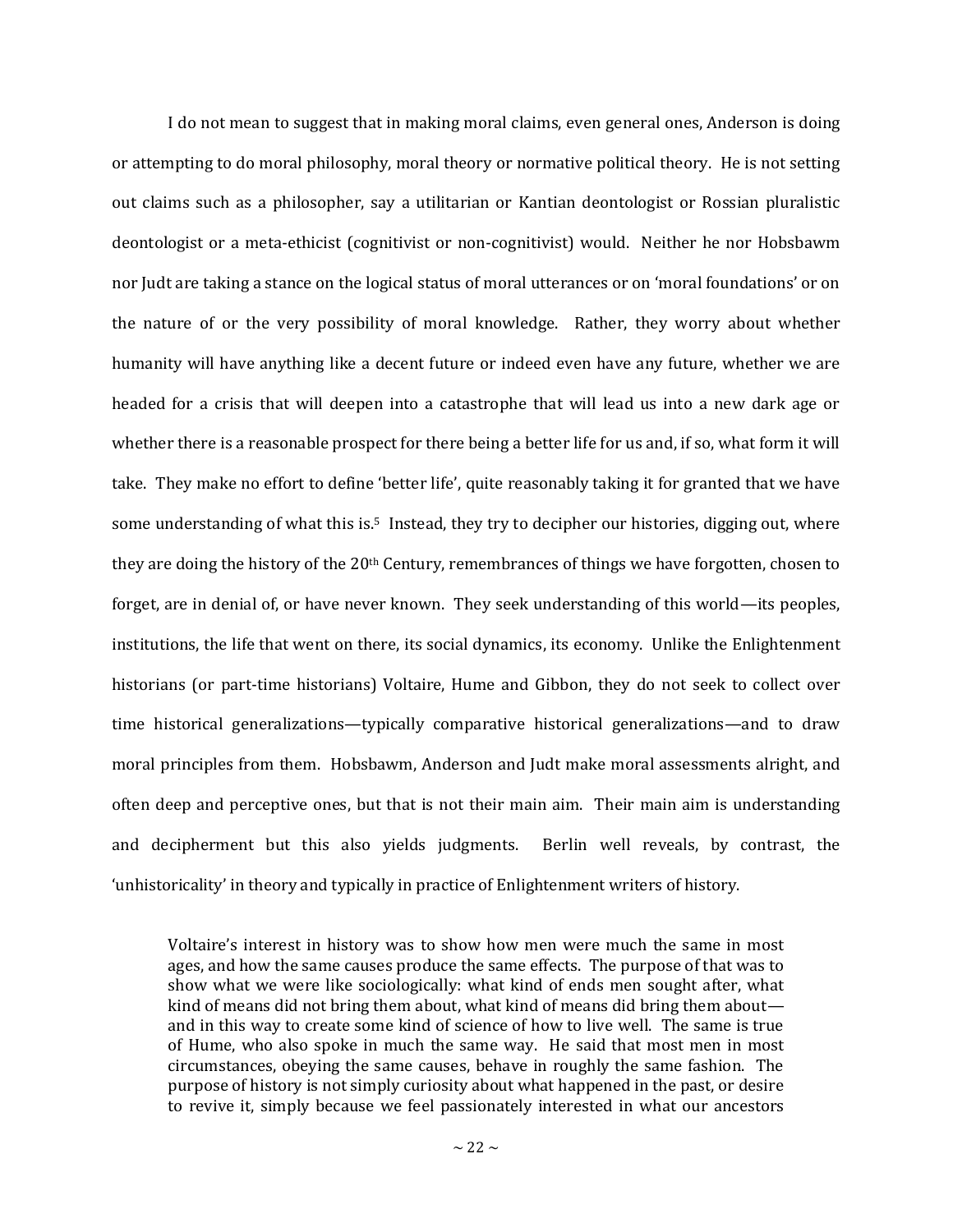were like, or because we wish in some way to connect the past with ourselves, to see what it was that we grew out of. That was not the principal spring of these men's interest. Their main aim was simply the accumulation of data upon which general propositions could be constructed, telling one what to do, how to live, what to be. That is the most unhistorical possible attitude that can be taken towards history, and it is the fairly characteristic attitude of the eighteenth century, including great historians who, despite themselves, wrote great history, such as Gibbon, whose ideals were a great deal inferior to his actual performance (Berlin 1999, 29).

V

History is neither democracy by example nor a tale of our emancipation or of reason. It is a discourse about the past that tries to be accurate: to do as best it can to tell it like it was. We should think of it, as we look at the  $20<sup>th</sup>$  Century and of what we have seen of the  $21<sup>st</sup>$ , principally as a tale of folly, brutality, inhumanity, destruction, repeated catastrophes, wars and the like. These for the most part have been appalling times and things do not seem to be getting any better. Socialism, the great hope of the 19th and 20th centuries, is on the ropes. Social Democracy has become acculturated to capitalism. Capitalism—by its greed, drive for profit, indifference to the downtrodden, and its misconceived conception of what rationality and reasonableness comes to has destroyed or eviscerated the welfare state it once, under pressure from labor and what capitalists regarded as 'the Red Menance', had created and sustained (Barry 2005, 251-60). Hobsbawm is right: the world, unless it is to be a world of darkness, cannot go on as it is. It must, to be a human world, change and radically. Our present future prospects with the combination of global warming and population explosion (particularly in combination) are lethal. Such a future is utterly untenable. Hobsbawm is also on the mark in claiming that both the Soviet style command economy and capitalist market economies with their deregulation and privatization have shown themselves untenable. They both work very badly and have led to disasters. We need a social economy—not an economy propelled by individualism, greed and profit—that answers to human needs and human wellbeing. This should be its priority. And we have come to see that that will not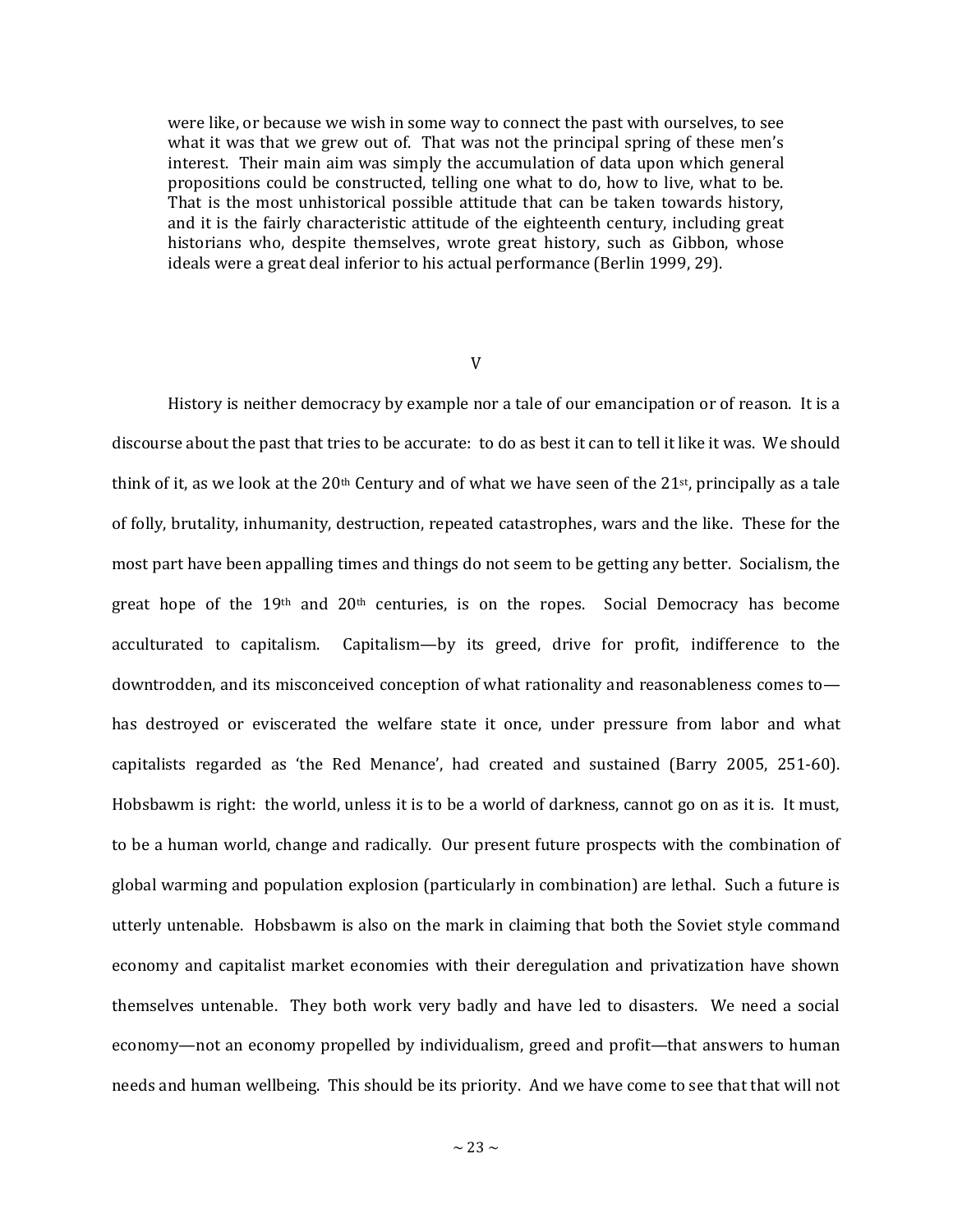be served by following the profit motive as a central priority. But it should as well be an economy and not activity *simply* driven by moral goals.

This is the direction in which we must go if we would be reasonable and achieve our wellbeing in the contemporary world. Otherwise, we will get something even worse than what the  $20<sup>th</sup>$  Century and, so far, the  $21<sup>st</sup>$  Century have brought us. Even if we think—mistakenly, I believe that we no longer need emancipation but just decency, our future, if we go on as we have been going, does not look at all encouraging. It does not afford decency for vast numbers of the world's peoples. The likelihood that we will get even decency is minimal. Hobsbawm is right that we do not know where we are going. And the prospects do not look bright.

So even if I have laid out a coherent and reasonable conception of an emancipatory social theory and an emancipatory social science, we are still a long way from emancipation or even decency and a humanly tolerable life—though we must remember again that the lower classes (strata, if you will) have tolerated the intolerable; they have lived for a long time in dreadful conditions. We do not have to talk of gulags, concentration camps, Guantanamo, Iraq, Afghanistan, Pakistan, Mexico, Israel or Iran but of what is happening in the United States, a plutocracy masquerading as a democracy (Parenti 2010); a state with an economy that produces and accepts a lot of unnecessary misery. Yet it is a state of incredible wealth (Davis 2006).

*Perhaps* Hobsbawm and I (and indeed not a few others) have been too catastrophist (Panitch 2008, 221-23)? Have we not a somewhat skewed view of the history of the 20<sup>th</sup> and 21<sup>st</sup> centuries? Surely it has the features that Hobsbawm powerfully and carefully adumbrates. But it has other features as well which he (and I) have neglected, namely, the arising extent and power of fundamentalist ideological and religious practices and the conflict that goes with Jewish, Christian and Moslem fundamentalisms. There has also been the rise and growing influence of the number of intellectuals, the importance and extent of nationalist movements, the emergence of the cultural phenomena of modernism and so-called postmodernism, and most particularly, the global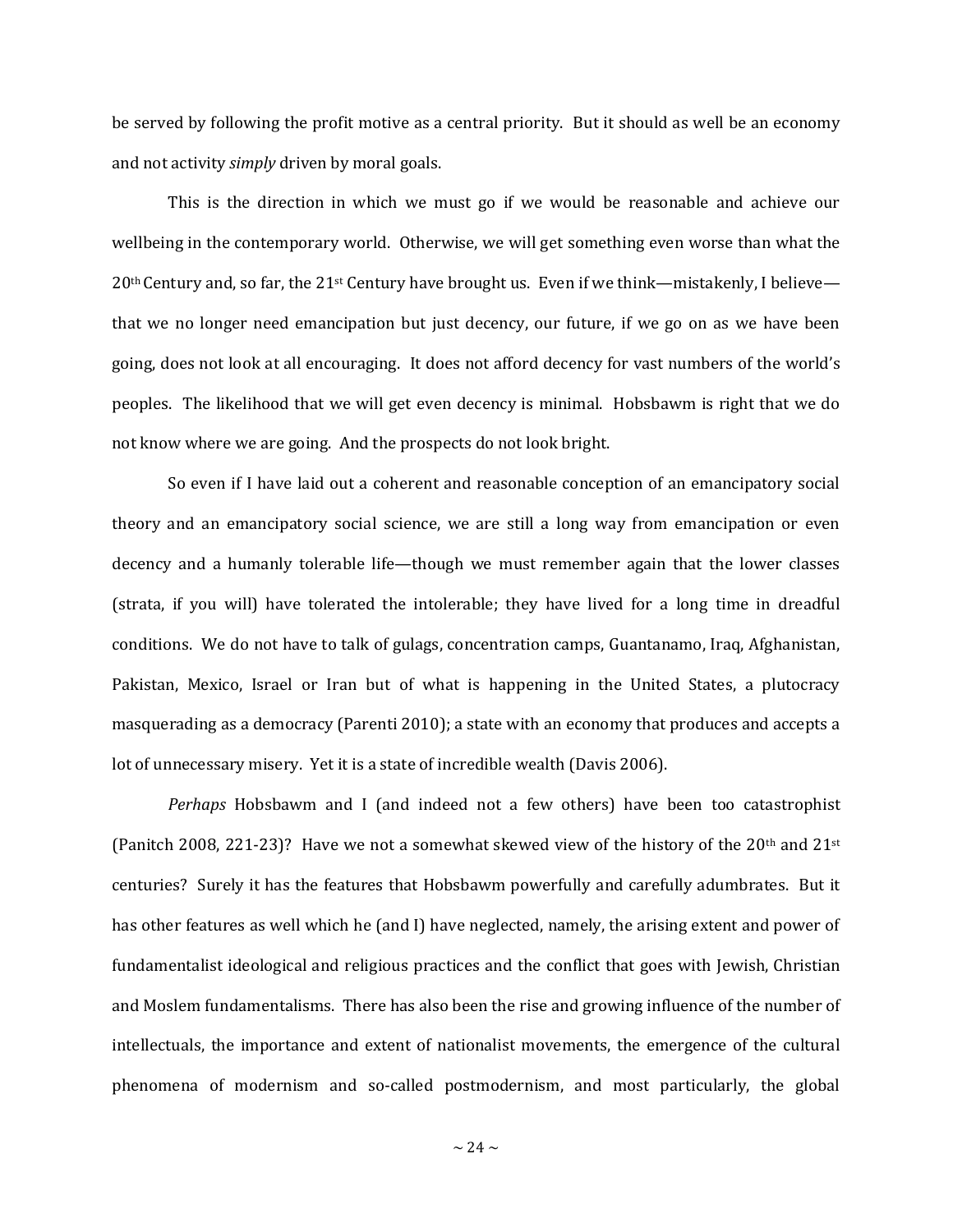importance of East Asia. The historical import of *some* of these phenomena can be put in question, but still they complicate Hobsbawm's gloomy picture. (*Pace* Edward Said, they *may* reinforce it.) However, Edward Said's careful and insightful discussion of Hobsbawm—principally of his *Age of Extremes*—raises these issues and critically probes them. Said ends by asking if there are not "greater resources of hope in history than the appalling record of our century seems to allow" (Said 1996, 222). He goes on to ask "whether the large number of lost causes strewn about does not in fact provide some occasion for a stiffening of will and a sharpening of the cold steel of energetic advocacy. The 20th Century, after all, is a great age of resistance, and that has not completely been silenced" (Said 1996, 222). Of course it hasn't and we on the Left should be grateful to Said for reminding us of this. There must be, as he well puts, "a sharpening of the cold steel of energetic advocacy." (But note that is a moral 'must'.) We must put our energies and determination firmly into doing this and doing this intelligently and without evasion or self-deception. We do not know what spaces of hope we have. *Perhaps* they are less now than in 1995 when Said wrote that. With the depth and persistence of the recession (perhaps better called a depression) and the seemingly endless ongoing wars and threat of new wars (Libya, Iran and Yemen), we do not know whether our current state of affairs will not go on and on. *Perhaps* the horrors will be even greater. We just don't know. But the spaces of hope are not closed down entirely. Said is right there. We are in no position to know what the future will bring, but we are, with a sense of what we have now and have had in our past, in a position to stiffen our will and to sharpen the cold steel of our advocacy and resistance. This resistance must continue and accelerate. It is glued to our very sense of humanity and is not to be up for debate.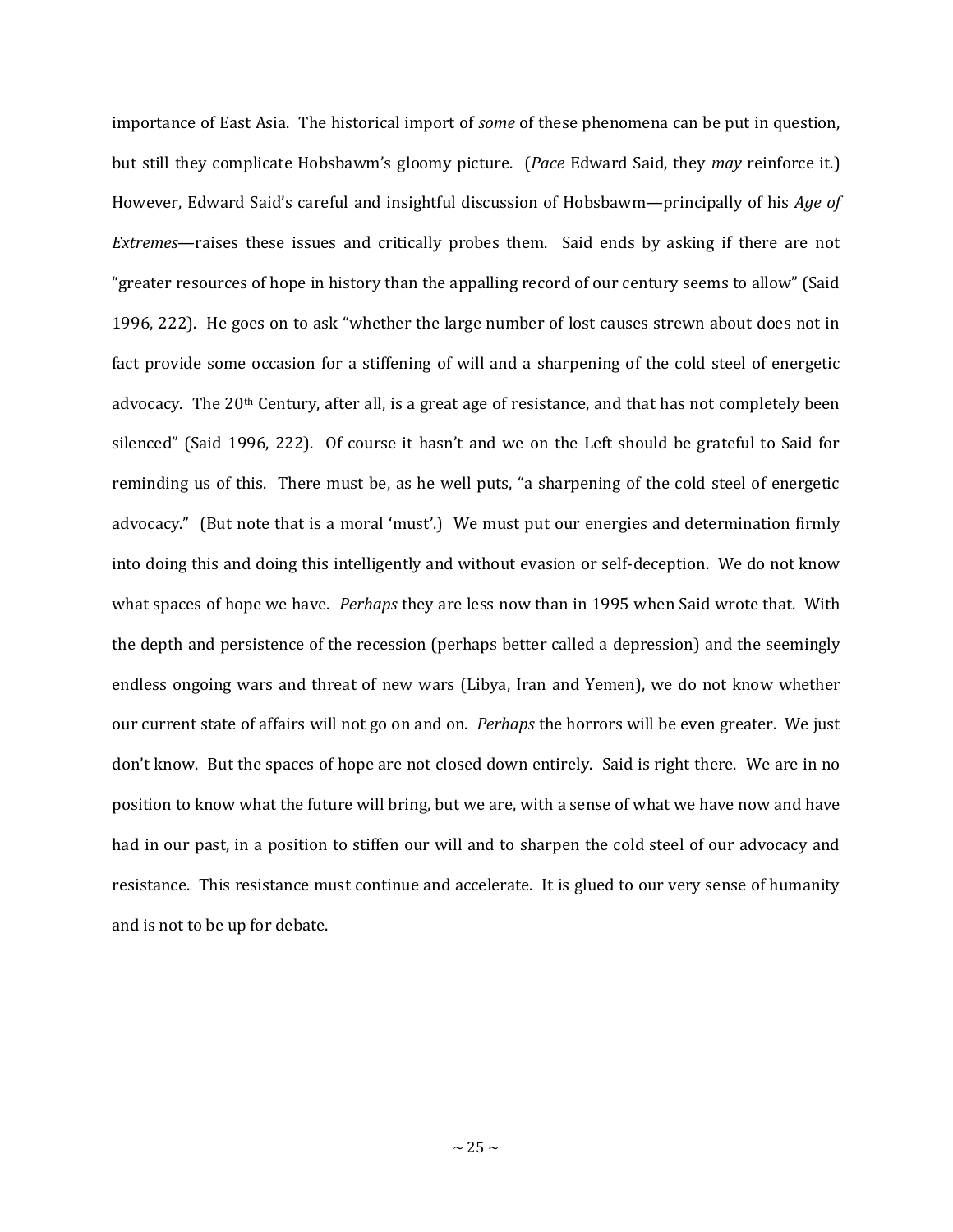## **Notes**

l

<sup>2</sup> 'Not follow' in the strict—the extreme—sense, is what most philosophers use when doing philosophy; for example, when they argue about 'ought' not following from 'is' in moral discourse. But they, and everyone else recognizes, that 'Stop' follows in a commonsense matter from 'There is a car coming'. There is no room for the question whether you should stop unless the person wishes to commit suicide or doesn't care whether he lives or dies. Then for him 'Why should I stop?' is a real question. See Stephen Toulmin (2001) and also his *Uses of Argument* (1958)

<sup>3</sup> Hobsbawm, in *Age of Extremes*, narrates a great sweep of history from 1914 until 1991. He tries to decipher that period. Notwithstanding his remarks about what historians can and cannot do, it is appropriate in the light of what he has discerned to make some conjectures about what the future, perhaps with some reasonable likelihood, will be. This is particularly true when they concern untoward things that may be if we do not act with dispatch. We need not, and should not, be on the quest for certainty here. That we cannot get.

<sup>4</sup> Some think Judt is on the mark here. That is fair enough. However, we should take note that, free of ideology in a pejorative sense, as perceptive an observer of the social scene (including centrally the political and economic scene) as Tariq Ali is refers to Judt as "a Cold War academic". Neither Ali nor Judt are themselves demagogues or ill informed. They both are able public intellectuals and acute and knowledgeable observers of our social world while remaining people of deep and well-defined political convictions (Ali 2000, 358). But they have political convictions that sometimes (and deeply) conflict: can we ascertain which, if either, is more nearly on the mark? Here take note of how Stephen Toulmin speaks of such issues. See Toulmin 2001.

<sup>5</sup> For a clear and forceful exemplification of what it isn't, see Lance Topley, "The Worst of the Worst," *Boston Review* Vol. 35, no. 8 (Nov/Dec 2010: 30-35). With an awareness of such institutions so functioning, we can know without any doubt that their ending would lead to a better life in our societies. And such exemplifications can easily and in abundance be brought forth if we look with a non-evasive eye at our societies. For this we do not need one ounce of philosophy or a definition of 'a better life'.

<sup>&</sup>lt;sup>1</sup> Yet historians (including Hobsbawm) who do contemporary history (write, that is, about the 20<sup>th</sup> Century and/or what they have seen so far of the 21<sup>st</sup> Century). When they think they have spotted a trend they sometimes conjecture about the future. That may well be chancy, but it does not seem to me to be illegitimate for historians to be doing this, indeed, if you will, historians *qua* historians doing it. After all, much of science is chancy. If you want to go on about what historians *qua* historians can be doing, then that seems to me to likely to be a bit of essentialist scholasticism. Moreover, such historians are among the best placed to make such conjectures, if they are made at all. And why shouldn't they be made? Does it run against the necessary testability of science?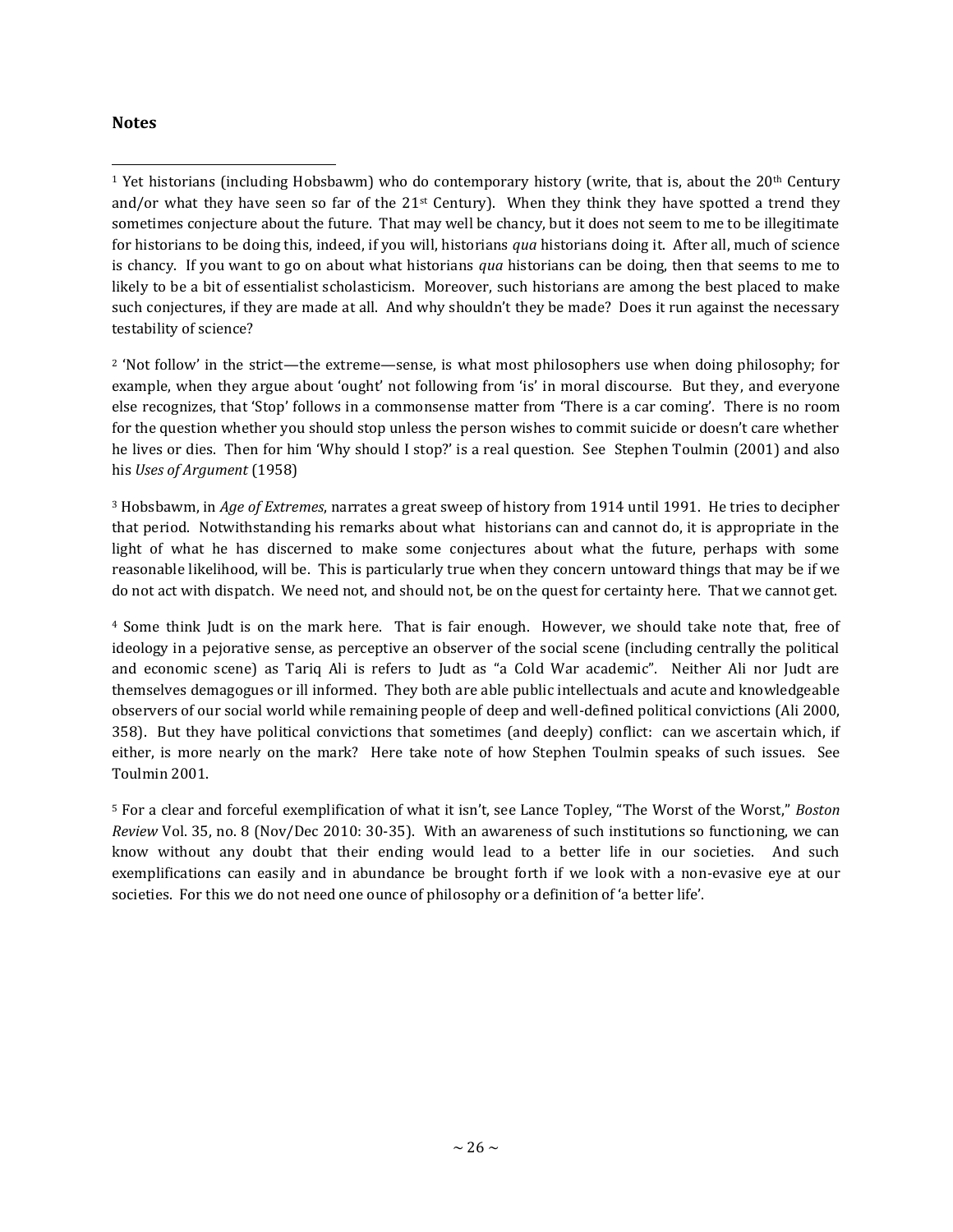## **Bibliography**

l

Ali, Tariq (2000): "NATO's Balkan Crusade." In Tariq Ali, ed., *Masters of the Universe.* London, UK: Verso, 345-59.

Anderson, Perry (2009): *The New Old World*. London, UK: Verso.

Barry, Brian (2005): *Why Social Justice Matters.* Cambridge, UK: Polity Press.

Berlin, Isaiah (1980): *Concepts and Categories: Philosophical essays.* Oxford, UK: Oxford University Press.

\_\_\_\_\_\_\_ (1999): *The Roots of Romanticism.* Princeton, NJ: Princeton University Press.

\_\_\_\_\_\_\_ (2007): *Political Ideas in the Romantic Age.* London, UK: Pimlico, Random House.

Davis, Mike (2006): *Planet of Slums.* London, UK: Verso.

Hobsbawm, Eric (1995): *Age of Extremes: The Short Twentieth Century 1914-1991.* London, UK: Abacus.

\_\_\_\_\_\_\_ (1999): *On the Edge of the New Century*. New York, NY: The New Press.

\_\_\_\_\_\_\_ (2008): *On Empire.* New York, NY: The New Press.

Judt, Tony (1995): "Downhill All the Way." *The New York Review of Books* Vol. 42, no. 9, 1-14.

\_\_\_\_\_\_\_ (2005): *Postwar: A History of Europe Since 1945*. London, UK: Penguin.

Nielsen, Kai (2006): "Is to Understand to Forgive or at Least Not to Blame?" In Pedro Alexis Tabensky, ed., *Essays on Free Will, Narrative, Meaning and the Ethical Limits of Condemnation.* Aldershot, UK: Ashgate, 176-97.

(2008): "On there Being Wide Reflective Equilibria: Why is it Important to Put it in the Plural?" *The Windsor Yearbook of Access to Justice* Vol. 26, issue 2, 219-52.

Panitch, Leo (2008): *Renewing Socialism.* Pontypoot, Wales: Merlin Press.

Parenti, Michael (2000): *Democracy for the Few*, 9th edition. Boston, MA: Wadsworth.

Putnam, Hilary (2002): *The Collapse of the Fact/Value Dichotomy.* Cambridge, MA: Harvard University Press.

Rawls, John (1993): *Political Liberalism.* New York: NY: Columbia University Press.

Said, Edward (1996): "Review of *Age of Extremes*." *History Workshop Journal* Issue 42, 216-22.

Tapley, Lance (2010): "The Worst of the Worst." *Boston Review* Vol. 35, no. 8, 30-35.

Toulmin, Stephen (1958): *The Uses of Argument.* Cambridge, UK: Cambridge University Press.

\_\_\_\_\_\_\_ (2001): *Return to Reason.* Cambridge, MA: Harvard University Press.